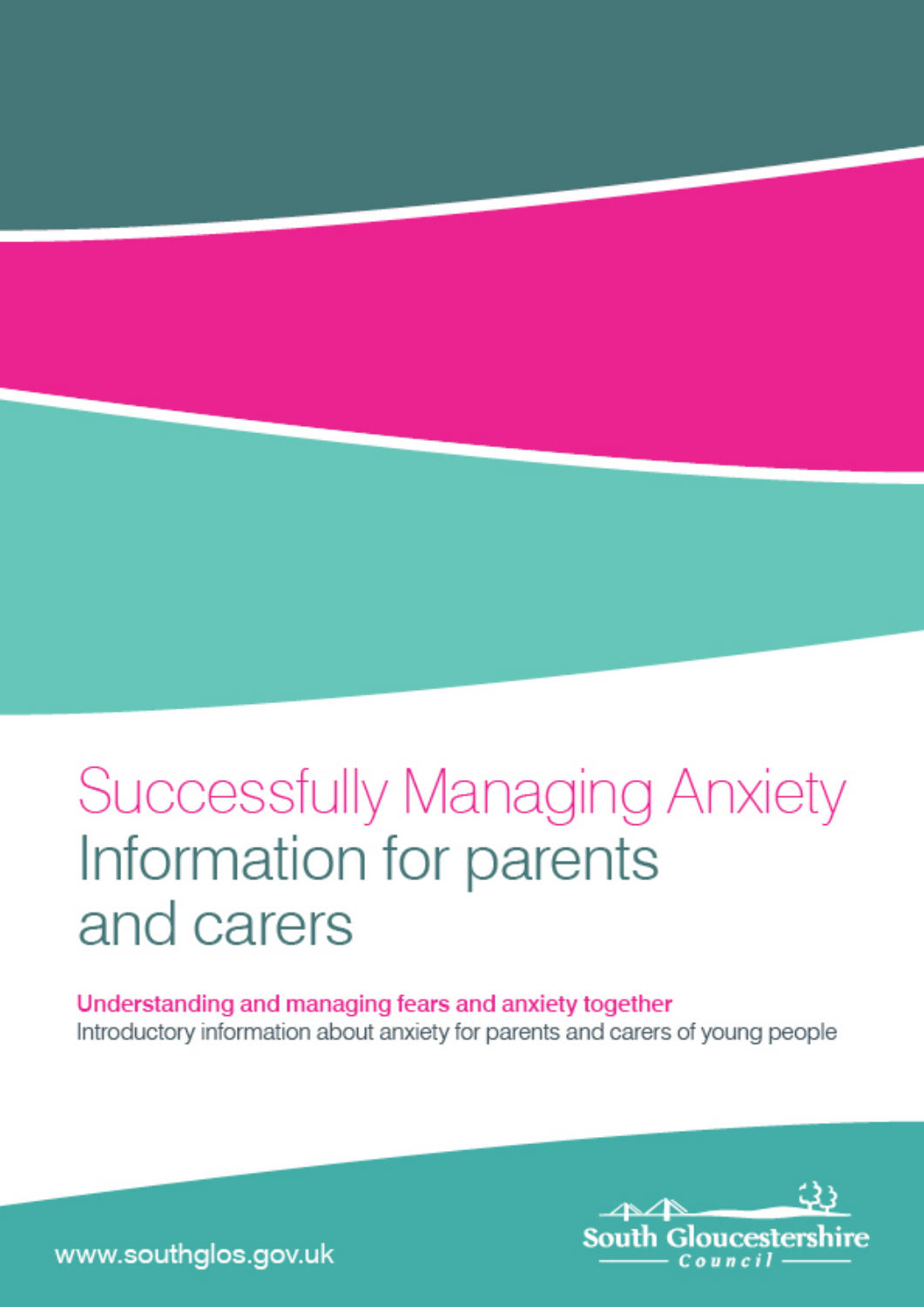# Contents

| How you can help manufactured and the control of the control of the control of the control of the control of t |  |
|----------------------------------------------------------------------------------------------------------------|--|
|                                                                                                                |  |
|                                                                                                                |  |
|                                                                                                                |  |
|                                                                                                                |  |
|                                                                                                                |  |
|                                                                                                                |  |
|                                                                                                                |  |
|                                                                                                                |  |
|                                                                                                                |  |
|                                                                                                                |  |
|                                                                                                                |  |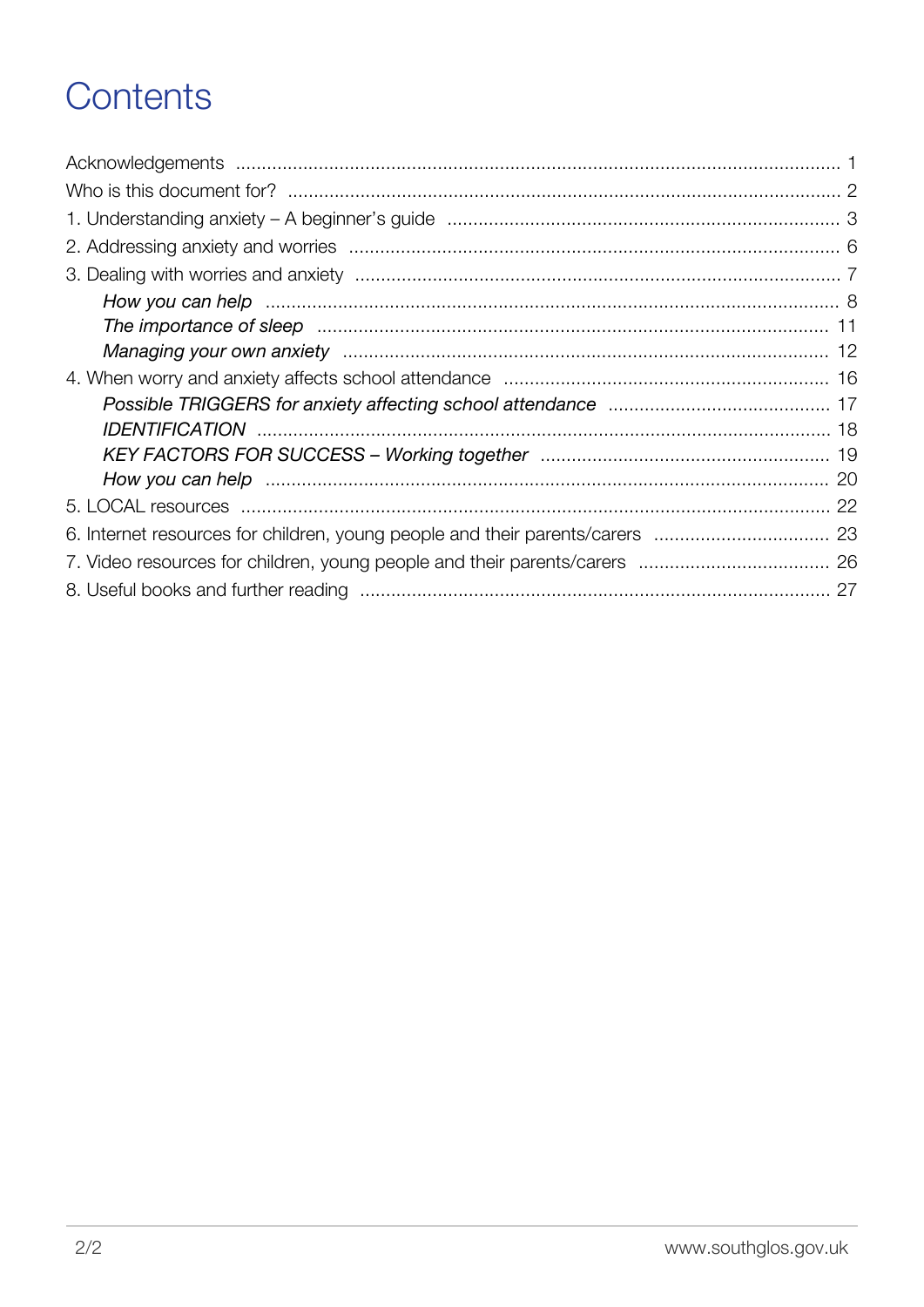# <span id="page-2-0"></span>Acknowledgements

With thanks to the following councils for allowing the use of their booklets:

- Northamptonshire County Council "Anxiety Tackling it together"
- North Somerset Council "Emotionally Based School refusal"
- Somerset County Council "Understanding Anxiety"

Thanks also to the authors of the many other electronic sites and resources mentioned in the text of this guidance. Special thanks to the multi-agency anxiety project group that dedicated time and effort to its development. It included CAMHS workers, preventative services workers, public health and wellbeing staff and head teachers.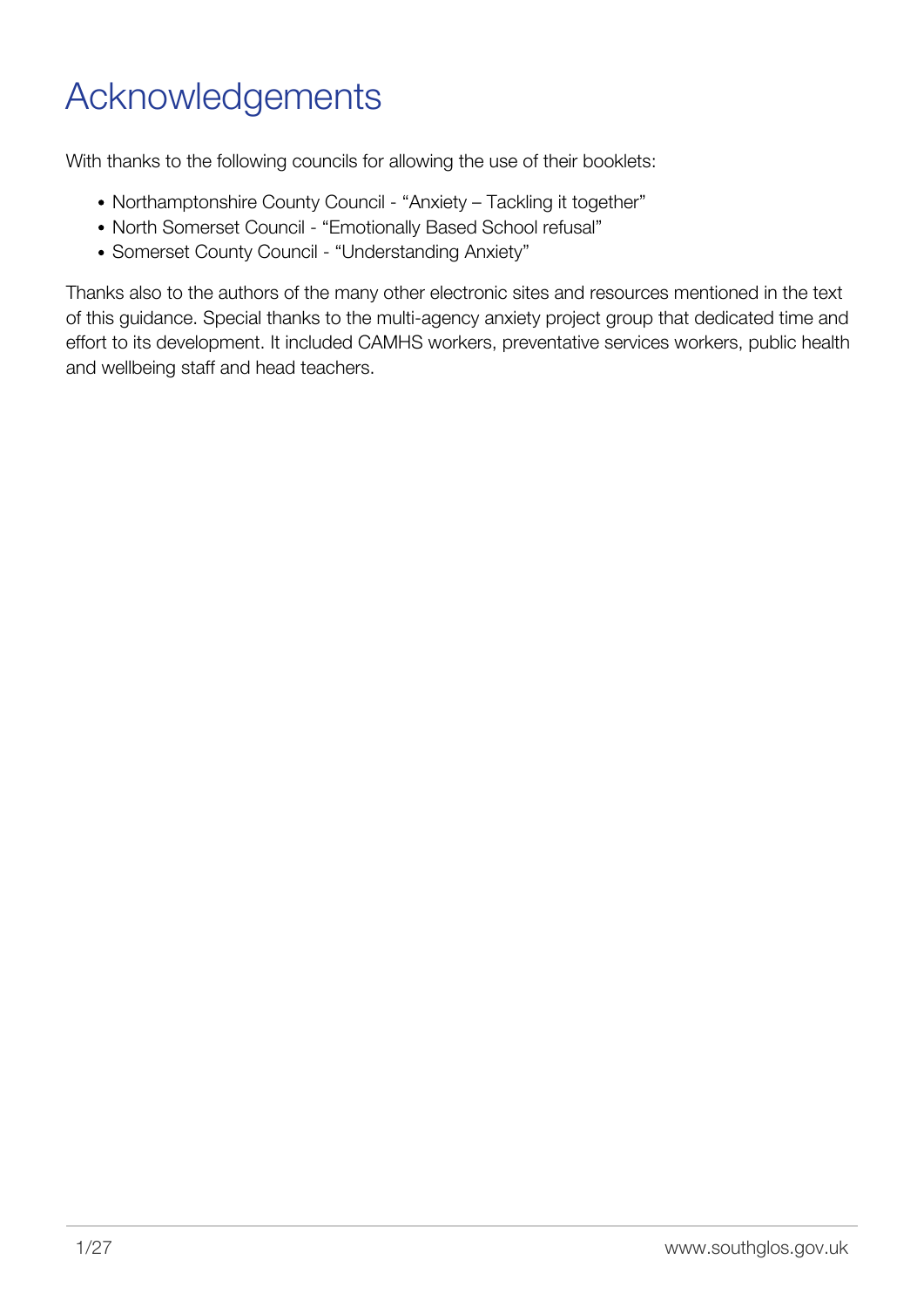# <span id="page-3-0"></span>Who is this document for?

This document highlights how parents and carers can play their part in managing and reducing anxiety in their children.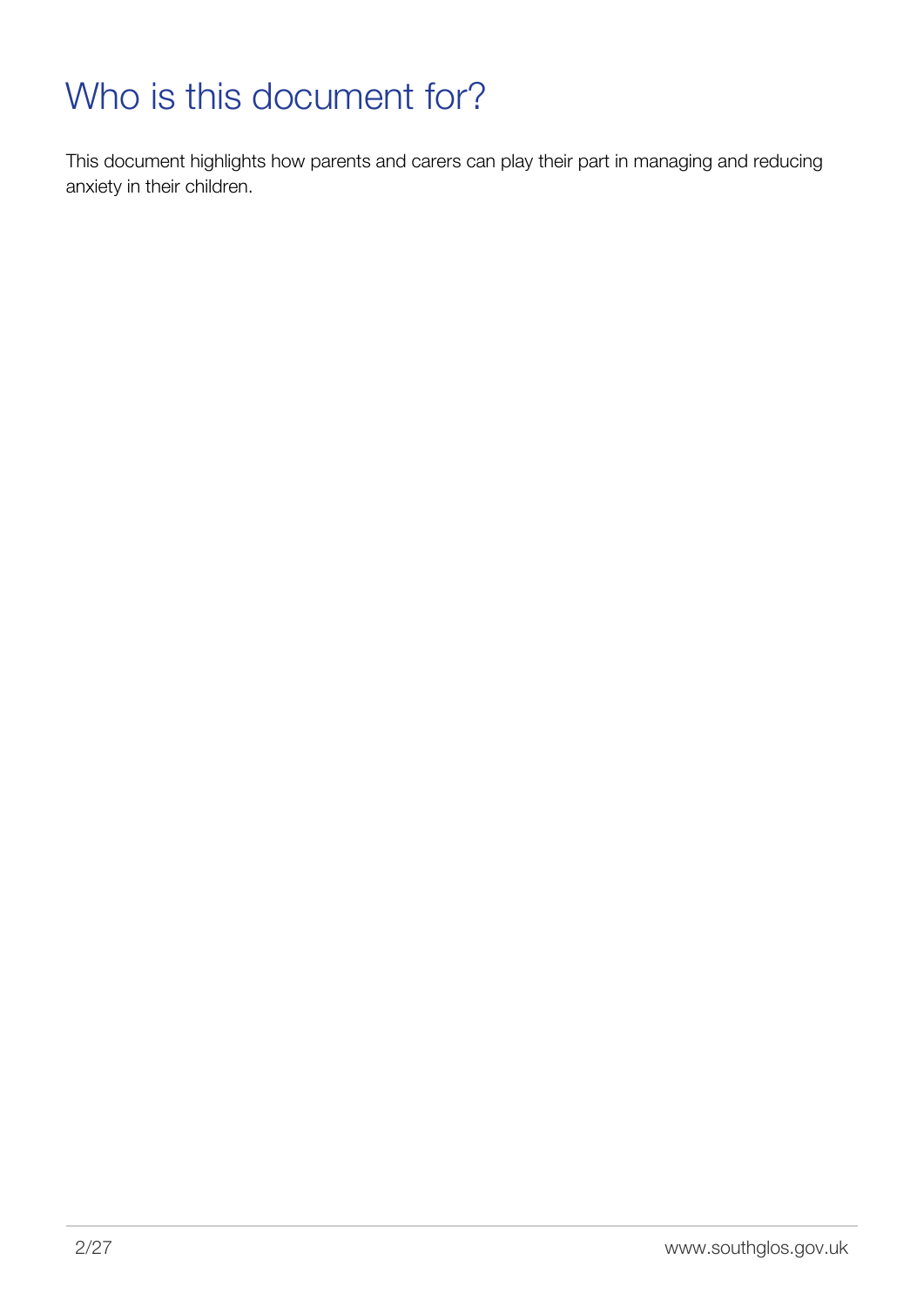# <span id="page-4-0"></span>1. Understanding anxiety – A beginner's guide

Fear, anxiety and worry are such a normal part of the human experience that we rarely stop to think about them; When we hear a sudden noise we feel startled; If we face a major decision most of us will fret about it. With these temporary anxieties we usually just keep going and don't generally stop to analyse what is happening. In fact, lower levels of anxiety (or higher levels that are temporary) are useful to us. They cause our bodies to release a quick burst of the chemical adrenalin that produces extra energy, more muscle power and speeds our brain up. That can help us in things like school tests or escaping from physical danger. When anxiety interferes with everyday life, especially socialising or going to school, people give it various names like 'anxiety disorder', 'social phobia', 'agoraphobia', 'school phobia' or 'anxiety based school refusal'. Whatever we call it, it all comes down to having high levels of anxiety lasting a long time that are unhelpful and interfere with everyday life. These difficulties with anxiety are surprisingly common. Local information from the South Gloucestershire Online Student Survey (OPS) questionnaire (2014) captured the responses of 2398 students in Secondary schools and Further Education and 3753 students in Primary Education. It included a range of questions pertaining to stress and anxiety. In Primary schools, the survey responses suggest that in an average class of 30 primary school students, six worry about going to school and between six and seven feel worried by school work. In Secondary schools, survey responses suggest that in an average class of 30 secondary/Further Education students, 14 feel stressed about school/course work and, more broadly, 5 in 30 worry about going to school/college. When anxiety moves beyond short-lived experiences and begins to interfere with everyday life, we need tools to understand what is happening. Section 1 mentions some tools that may be useful in dealing with anxiety. Anxiety can be seen as having four main parts. The first is **the emotional part**. This may be one of overwhelming fear. When dealing with anxiety it is also common to have feelings of anger, sadness, shame or guilt. The second is the **physical part**. This includes feelings such as nausea, sweating, shaking, dry mouth and the need to go to the toilet. The third is the **thinking part**: anxious thoughts. This may include detailed mental pictures of an awful event, or it may be a thought that the person cannot cope or isn't good enough. What we do in response to these parts forms the fourth, the **behavioural part**. This includes everything from finding it difficult to speak to running away or self-harming. When working with a young person who is anxious it is useful to see how these parts fit together.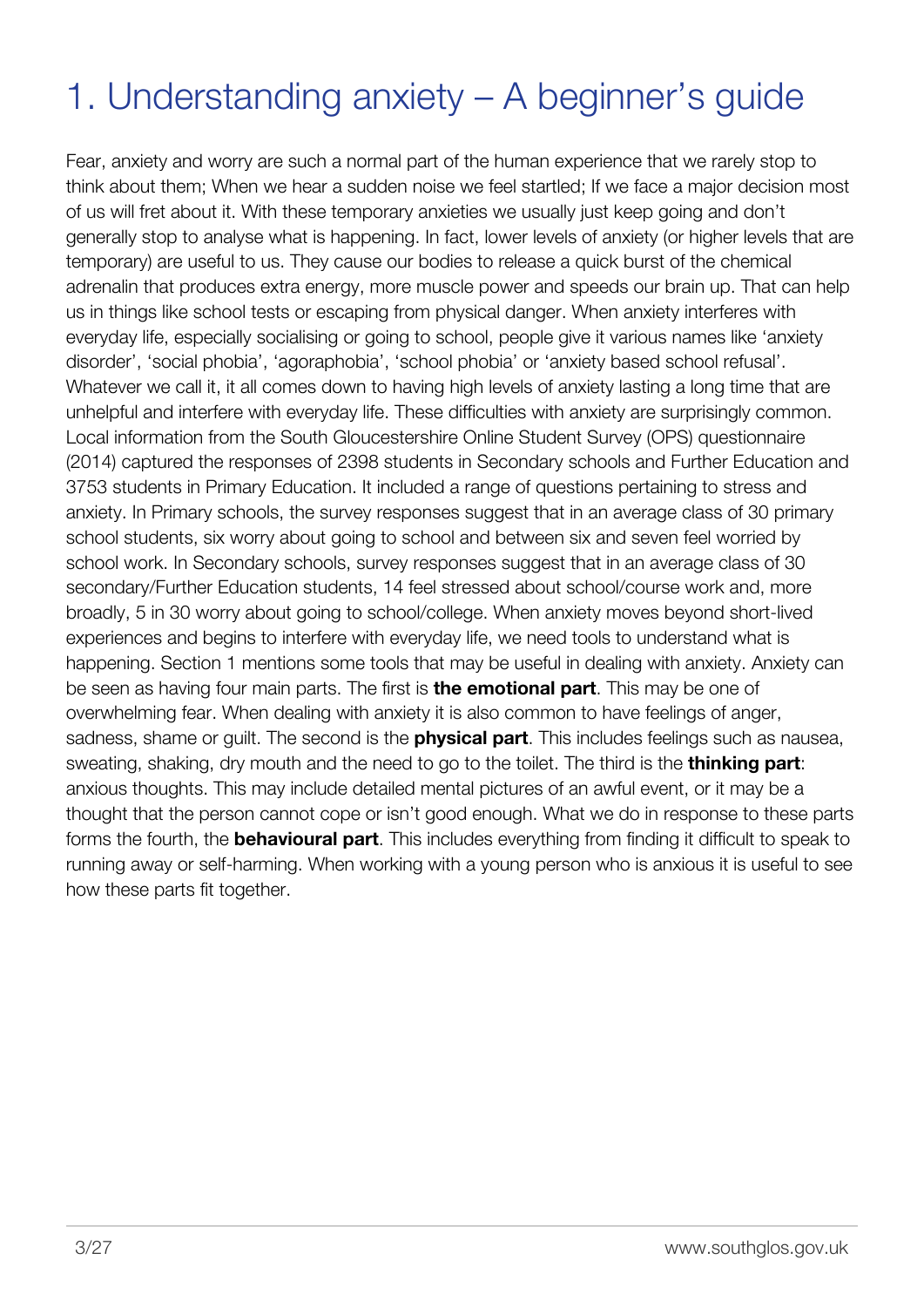#### **Situation**



The thought of facing a

situation, e.g. having to attend school, leads to feelings of fear (and possibly anger, sadness or shame). The young person experiences strong physical reactions, which could include very real physical pain. They may have lots of thoughts about all the awful things that could happen in school, often accompanied by an absolute conviction that they cannot handle it. This then leads to an active avoidance of the situation, e.g. school, or possibly even avoidance of any reminders of school. Avoidance of the situation may reduce anxiety at that time, however, when faced with the same situation again, the anxiety will return and increase. With a repeated pattern of anxiety these feelings often build up into a **vicious circle**. Parents and carers can also become increasingly anxious themselves as a result of the distress shown by their young person. These patterns may vary somewhat from person to person, but it may look a little like this.



The vicious circle of

anxiety **Feelings of anxiety** in a young person can be increased by things offered to demonstrate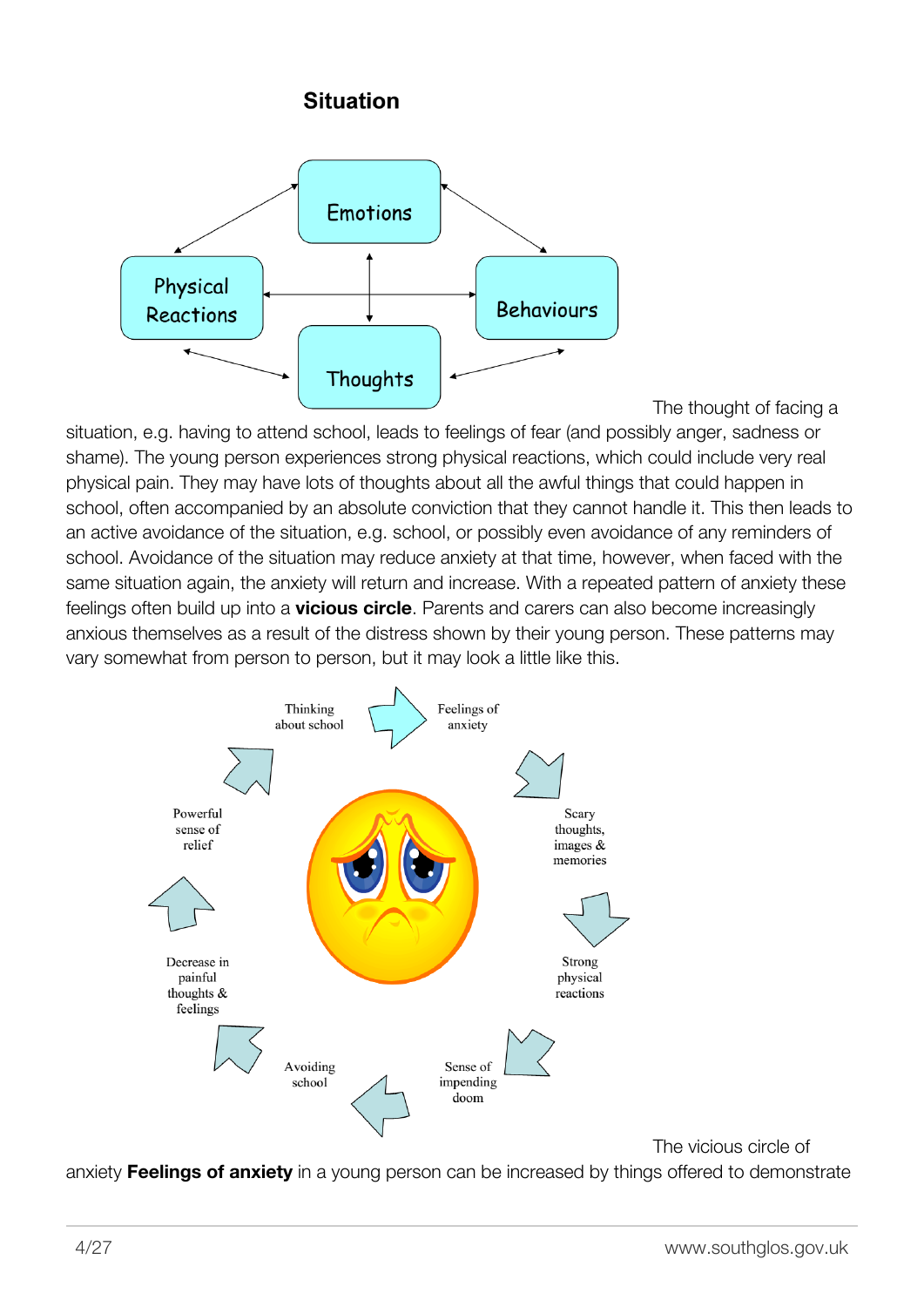support for them. For example:

- **Parents/carers' own anxiety about their young person's situation**
- Other people around them minimising or dismissing the feelings relating to the anxiety
- Reassurance that inadvertently demonstrates that there really is something to be afraid of

What is most important from this diagram is that **the sense of relief that comes from avoiding the situation** acts as a powerful re-enforcer for the avoidance of anxiety. The relief 'rewards' the avoidance behaviour while at the same time undermining the young person's belief in their ability to handle the situation. This can lead to a further vicious circle with anxiety increasing over time.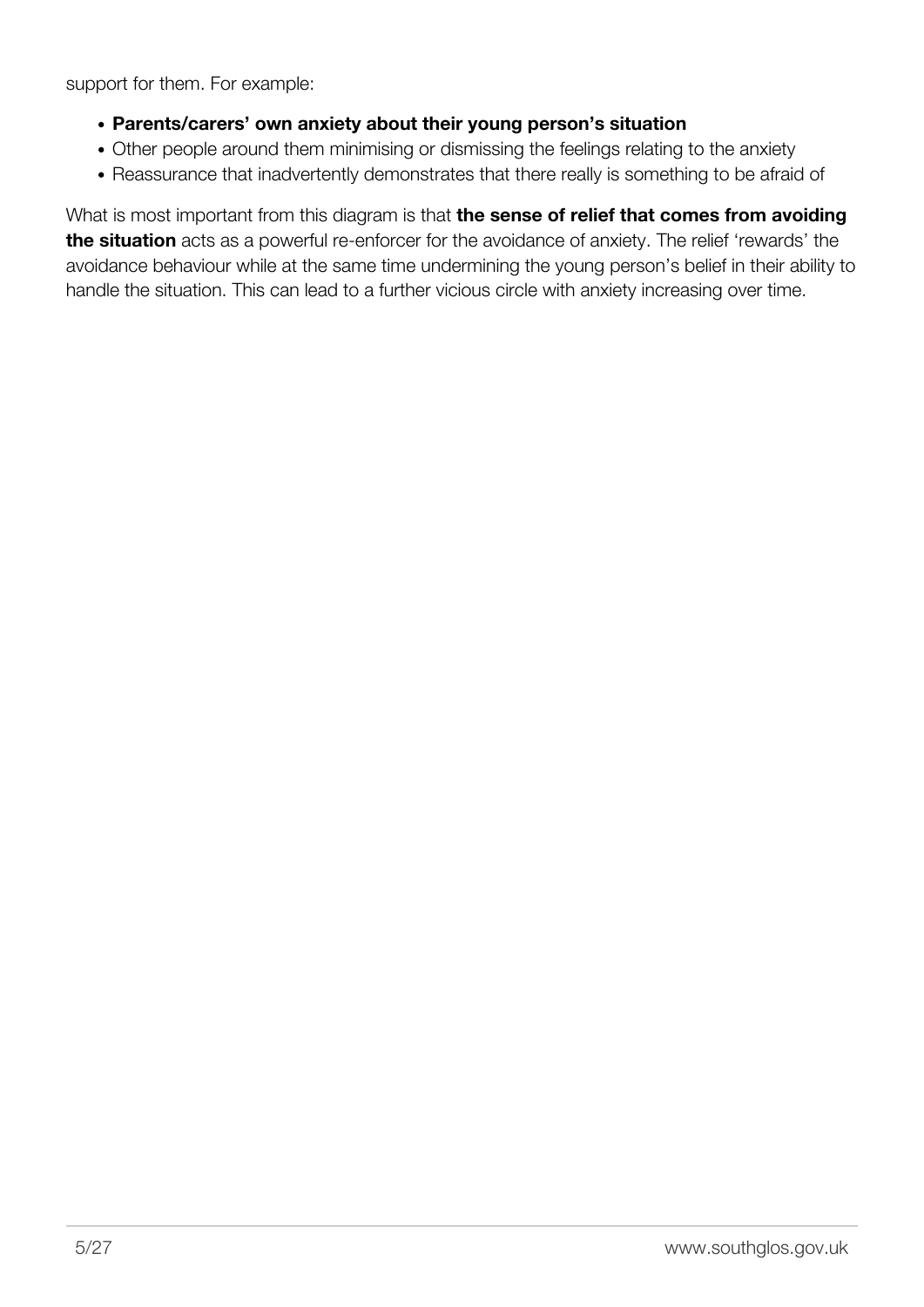# <span id="page-7-0"></span>2. Addressing anxiety and worries

Successful work involves helping young people, their parents/carers, and others around them, to accurately investigate and assess the 'awfulness' of the situation. This means dealing with realistic concerns such as bullying, gently challenging fears that have grown out of proportion, and checking if the young person is over estimating the likelihood of the bad things happening. It is also important to find ways to deal with these understandable anxieties. Furthermore, it is vital to ensure that strong feelings do not spill over into blaming the young person, parents/carers or the school for causing or maintaining the anxiety, as this will serve only to increase tensions and lead to the young person feeling more anxious. Most important of all, it is vital to teach the young person and their parents/carers effective coping strategies to deal with any feared situations in school, or out. With these kinds of interventions and attitudes to anxiety, the previous vicious circle may be turned into the following preferred **coping circle**.



The coping circle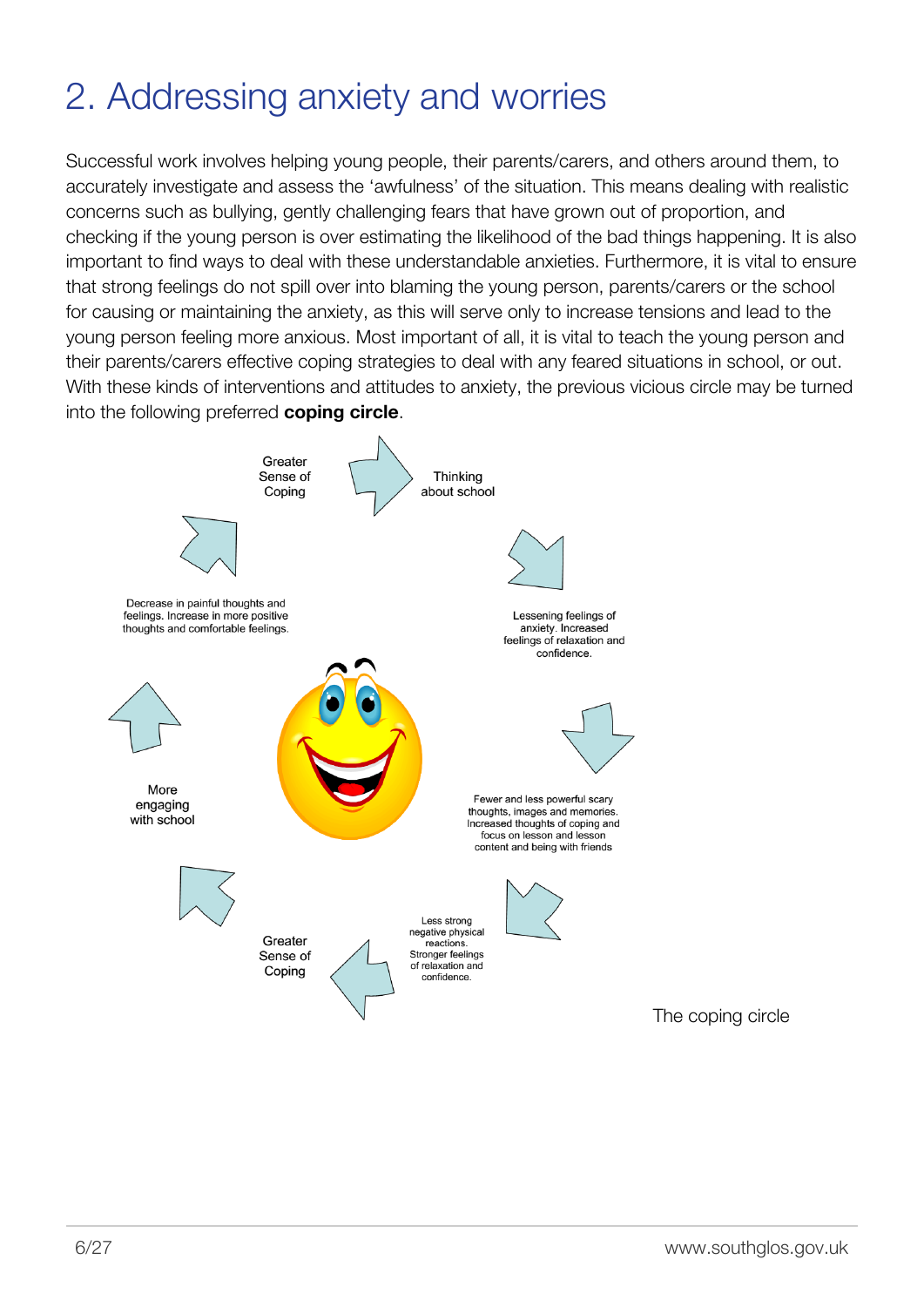# <span id="page-8-0"></span>3. Dealing with worries and anxiety

This document highlights how parents and carers can play their part in managing and reducing anxiety in their children.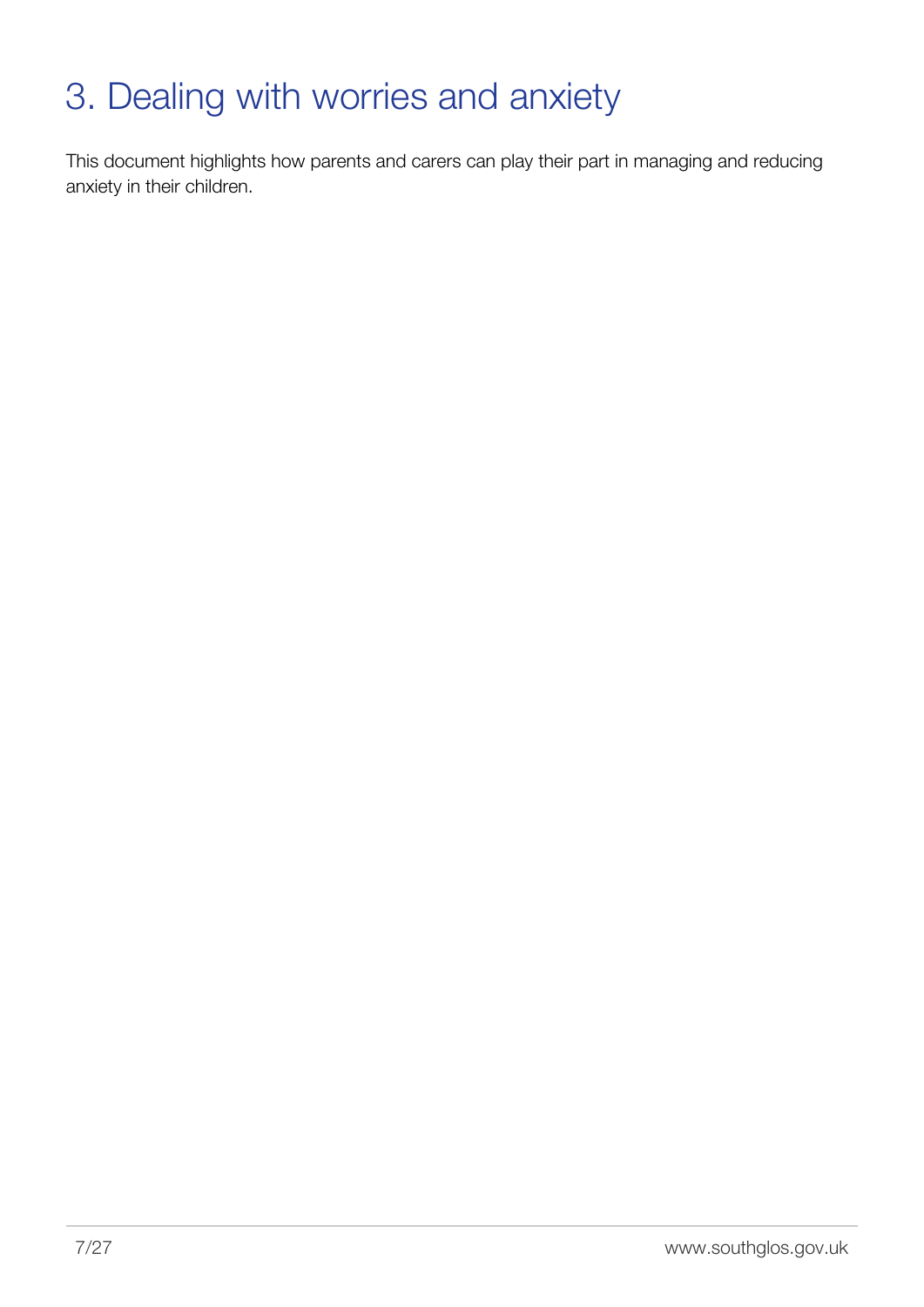### <span id="page-9-0"></span>How you can help

**To grow, your child** *must* **expect to feel anxious and worried from time to time** Anxiety is a normal part of life. Anxiety helps us to see threats, protects us from danger and helps us to reach important goals. Anxiety can be helpful in some situations, for example coping in an emergency or performing in an interview.

- Sometimes there is an obvious cause for anxiety and sometimes not
- It is natural to worry about your child and how you are as a parent.
- If you are over anxious your child may also become anxious.
- Finding the right support for your child may only be one part of the solution; you may also need help in your own right.

**Anxiety is not dangerous**. It is uncomfortable, but when managed will eventually decrease. Does any of this sound like your child or teenager?

- Clinging, crying and/or tantrums when you separate
- Excessive shyness/avoiding social situations
- Constantly worrying
- Avoiding places or people because of fears
- Complaints of frequent stomach aches or headaches
- Becoming panicky

Children who are not well behaved may be suffering with high levels of anxiety and this can be missed. Trying to eliminate anxiety from your child's life is impossible. In fact, avoiding the things that make your child anxious will increase anxiety. Your job as a parent is to help your child face what they are worried or anxious about, and to increase their confidence and skills in understanding and managing their anxiety successfully. Anxiety can show itself in different ways:

- Excessive worry and negative thinking
- Feeling stressed/overwhelmed
- Difficulty sleeping
- Excessive sweating
- Heart pounding
- Butterflies in stomach
- Difficulty with concentration
- Low mood/depression
- Unable to enjoy things
- Getting cross with loved ones often
- Panic/anxiety attacks
- Headaches and stomach complaints
- Challenging behaviour

#### How to help your child

**Talk to them about anxiety** Many children and young people don't know what they are feeling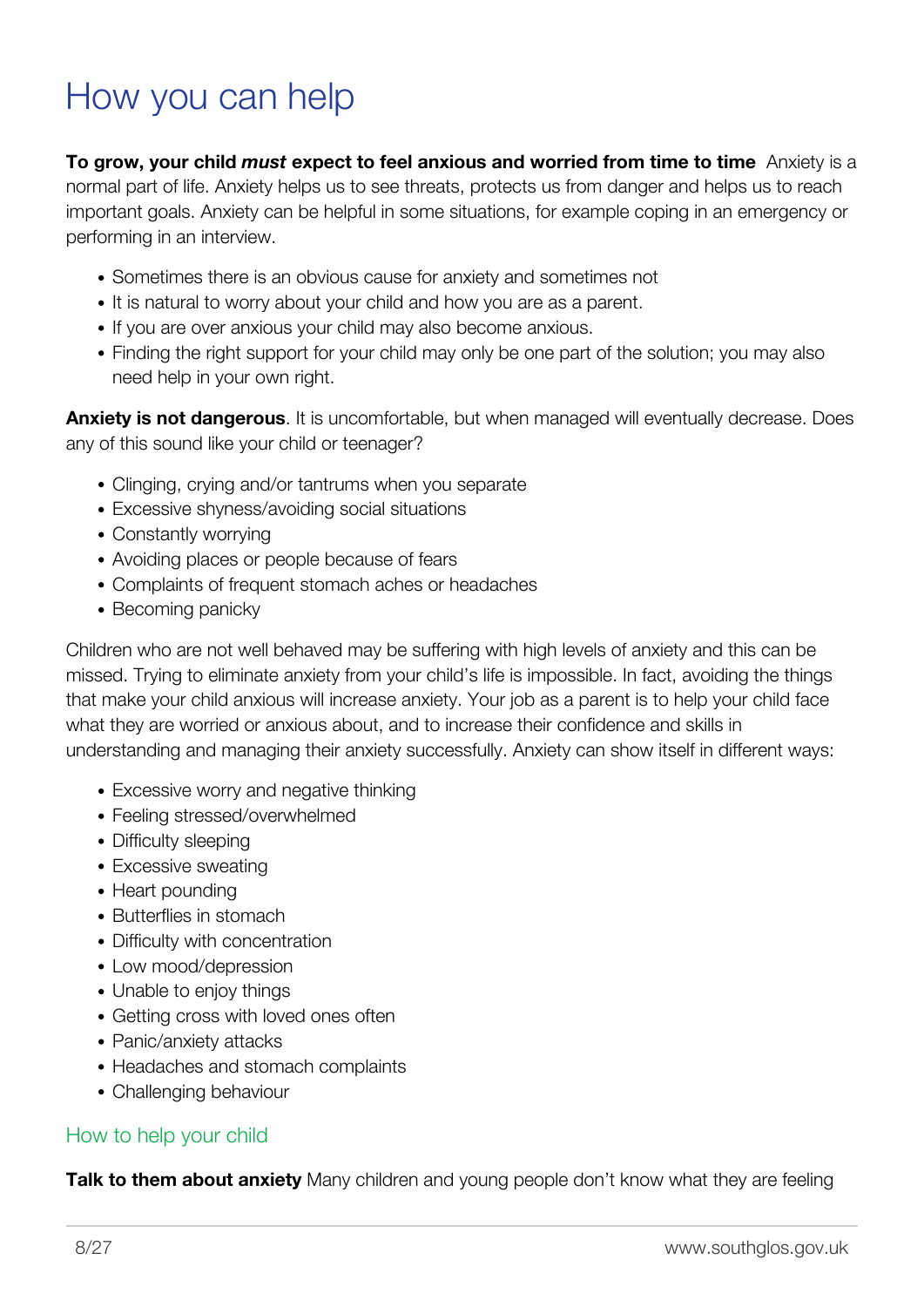when they are anxious, and it can be very frightening and overwhelming. They might think they are very ill or that they are having a heart attack. Talk to them about what anxiety is and about what is happening in their body, and why. Understanding what is going on, what it is called, and why it happens can really help. Helping your child to recognise their anxious feelings early on will help them to ask for help. **Scaling** In discussion, help your child to rate their anxious feelings, for example 0 representing very relaxed and 10 being the most anxious they could possibly be. Would you rate your child differently? Talk about this. Rating the anxious feelings over time will show that anxiety peaks and then falls away again. This is a normal process and can be reassuring for you and your child. Practicing techniques, like those mentioned below, will help you and your child understand and manage the anxiety successfully.

#### Techniques for when your child is very anxious

**All of these ideas can help, however they work best with practice at times when anxiety is not too high.** Explain to your child that it will be ok, and that the anxiety will pass. It can be helpful to **describe the anxiety as a wave** and help them to 'ride' or 'surf' the wave and see that it gets smaller after it peaks. Get your child to **breathe deeply and slowly**; in through their nose for three counts and out through their mouth for four counts. Practice this with them. Recognise when anxiety is beginning and **distract them** by focusing on something else. **Teach your child to problem solve:**

- Identify the problem
- List all possible solutions together
- Agree which solution will be tried and who can help with this
- Review how it went and discuss how they got through the anxious feelings

Give them a cuddle or hold their hand if they will let you, as touch can be soothing. **Practice and use relaxation techniques**. The following website has some good ideas:

• [Introduction\\_to\\_relaxation\\_techniques](http://www.handsonscotland.co.uk/topics/techniques/relaxation.htm#introduction_to_relaxation_techniques)

It can help to talk to the child or young person about finding a **'safe place'** in their mind i.e. somewhere that they feel relaxed and happy. It may be a grandparent's or friend's house or a holiday beside the sea etc. which they can picture when the negative thoughts come into their head or they are feeling anxious. Sometimes holding a memento like a seashell or pebble can help. If the child or young person is feeling the need to check things or repeat certain actions, **counting up to 10** before doing the checking action can help to delay and therefore reduce the checking behaviours.

#### Longer term suggestions for managing anxiety

Encourage your child to **notice what things make them anxious**. Talking it through can help but they can also keep a **diary** or a **'worry book'** if they are old enough to do this. Use a '**worry box'** where the child can write the worry down and post it into a tissue box so it is contained. (Some children will also enjoy decorating the box). They can post their worries every day if it helps, or leave the worries in there and take them out after a week to see if they were worth worrying about (if not they can be torn up). Designate a specific **'worry time'** for around 10 or 20 minutes in the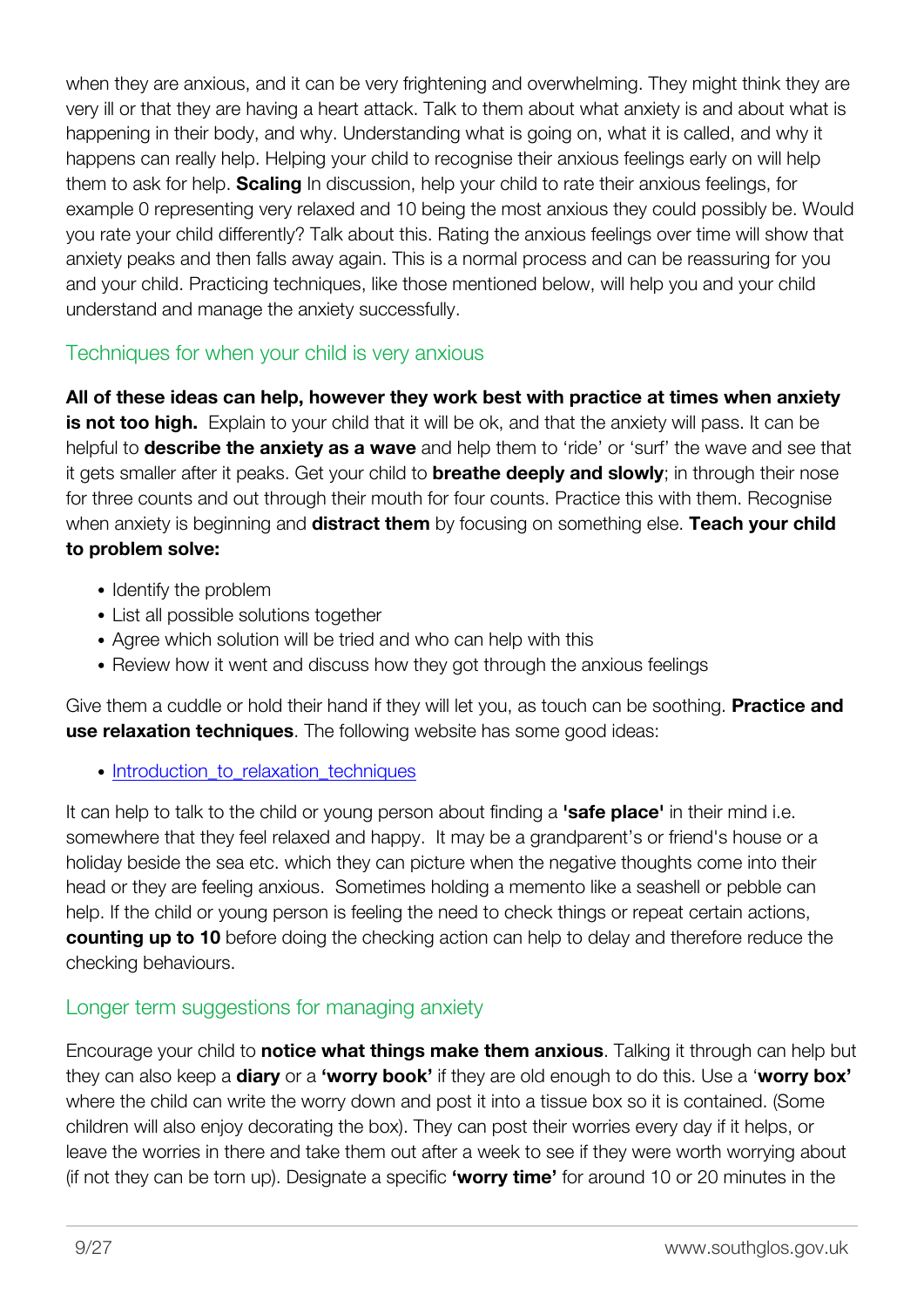early evening (not when your child is in bed), so worries can be saved up for that time. This will give the message that the worries are not dangerous and can be contained. You can try to help your child put their worries into perspective by re-labelling them according to who needs to worry about them. For example, worries about finances might be re-labelled as the parents' business. **Notice what things help them relax** or feel better and work with your child to find strategies when they are anxious; they will often know best what works for them. Show them how to think positively. **Name their 'worst case scenarios'** and discuss with them how to sort out the situation if it happens: 'I'm worried that we'll miss the bus'. 'What do you think we could do if that happens?' 'We could get the next bus'. *"After her grandma died my daughter was really scared that me and her mum were going to die too. We made a worry box with her and posting the worries in it every evening really seemed to help her."*

#### General tips to help keep calm

- Encourage them to do some regular exercise as it can reduce the levels of stress hormones
- Learn relaxation techniques
- Encourage good sleeping habits calm bedtime routines, and not too much screen or computer time in the evening.
- Try to help your child have a healthy diet and not eat too much sugar or additives, or drink caffeinated drinks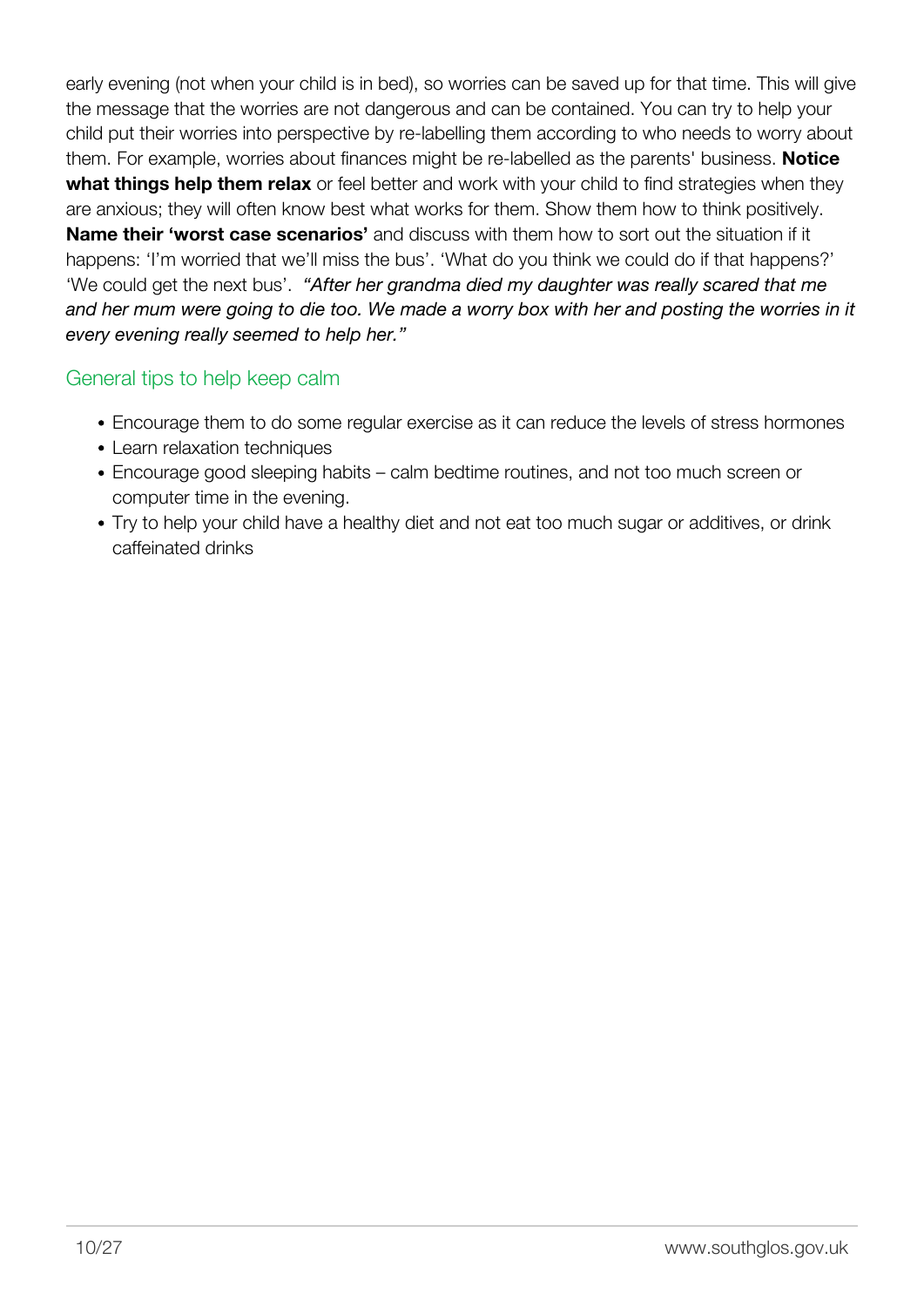# <span id="page-12-0"></span>The importance of sleep

Sleep is a vital but often overlooked part of a healthy lifestyle. Lack of good quality sleep is often a key cause of low mood and irritability for both children and adults. However there are often quite obvious reasons for why people may be struggling to sleep and some simple solutions to improve the situation. The increase in access to TV and smartphone/tablet in people's bedrooms is seen as a big factor in increased numbers of young people struggling to get enough sleep. Indeed South Gloucestershire's recent health survey looking at patterns across 6,000 students reported that 45% of students watch TV or use a smartphone before trying to sleep but by Year 10 this rose to 79%. This is both disruptive to sleep and often a point of conflict when parents try to enforce limits. Parents and professionals alike need to give young people clear messages about how to promote sleep. Some simple tips to help both adults and children sleep:

- **Avoid stimulants** such as [caffeine](http://sleepfoundation.org/sleep-topics/caffeine-and-sleep), nicotine, and excessive sugar too close to bedtime.
- **Regular exercise** can promote good sleep.
- **[Food](http://www.sleepfoundation.org/sleep-news/food-and-sleep)** can be disruptive right before sleep; stay away from large meals close to bedtime.
- Establish a regular relaxing **bedtime routine**.
- **Associate your bed with sleep.** It's not a good idea to use your bed to watch TV, listen to the radio, or look at your tablet/smart phone.
- **Make sure that the sleep environment is pleasant and relaxing.** The bed should be comfortable, the room should not be too hot or cold, or too bright.

Some useful weblinks:

- Insomnia treatment <http://www.nhs.uk/Conditions/Insomnia/Pages/Treatment.aspx>
- How to sleep better -<http://www.helpguide.org/articles/sleep/how-to-sleep-better.htm>
- [Sleep tips for teenagers Live Well NHS Choices](http://www.nhs.uk/Livewell/Childrenssleep/Pages/teensleeptips.aspx)
- [Sleep Problems in Teens](http://kidshealth.org/parent/growth/sleep/sleep_problems.html)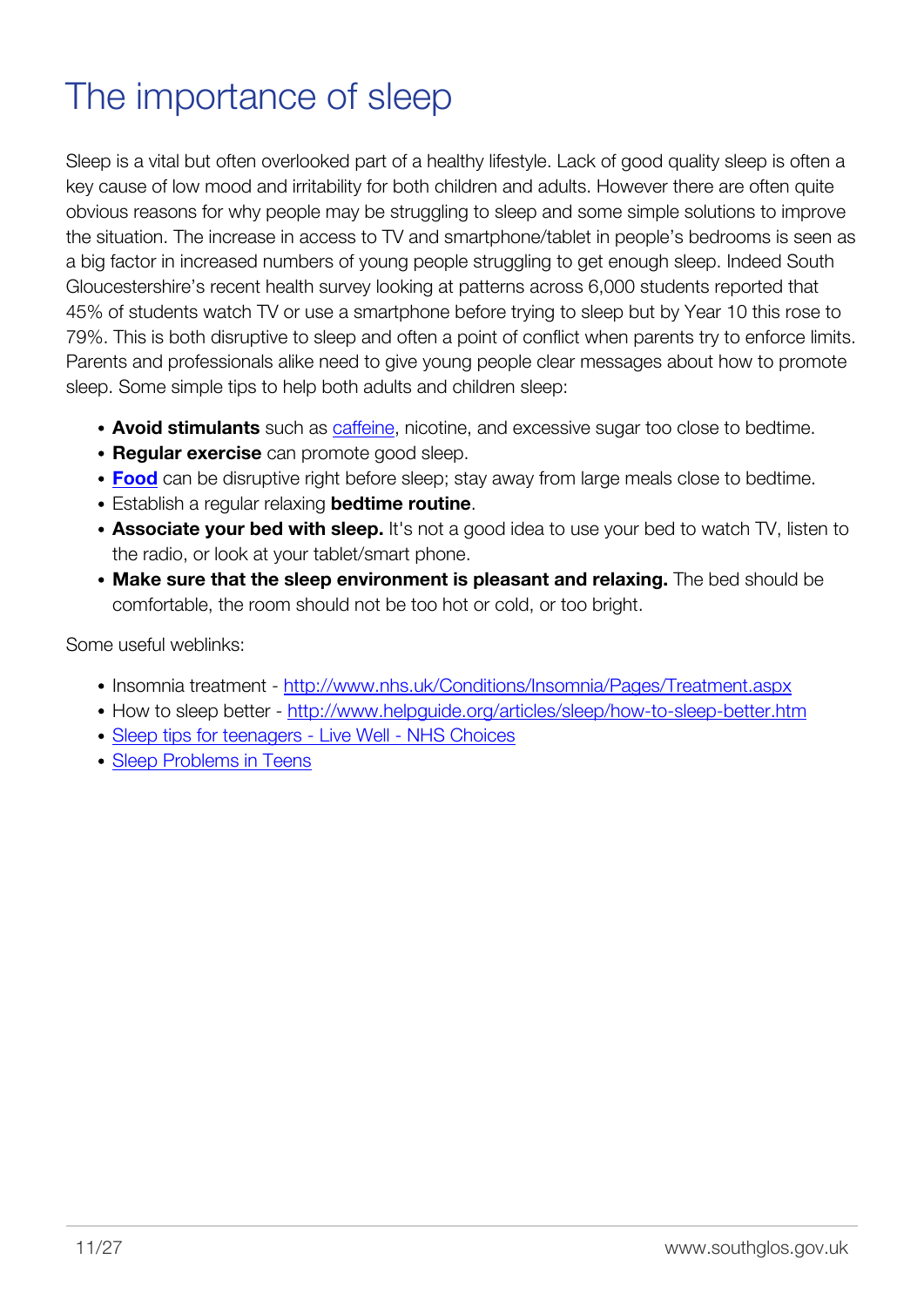### <span id="page-13-0"></span>Managing your own anxiety

Parenting is a tough job. In today's world there may be little time for play and there are pressures to succeed and to be busy much of the time. There may be no visible signs that we are anxious, however our thoughts are often scary thoughts about things that haven't even happened. These are known as '**awfulizing'** thoughts, e.g.

- I was bullied at school so my son will be
- I was not very good at maths so my son won't be
- He did not do well last year, I'm afraid this year will be worse

We think up the worst-case scenarios and then worry about them. The unknown can cause extreme thinking, stirring up fears, imaginations and projections.

- He will never...
- $\bullet$  He is a loser  $\ldots$
- She always gets picked on...

It is easy to end up spending our time directing, lecturing and nagging, instead of connecting positively with our children. Examples of this are:

- Passing your own anxieties onto your child e.g. I was not good at maths so Johnny will not be
- Talking about an issue you are concerned about in front of your child
- Only talking about negative aspects of school e.g. children they are not getting on with, complaining about a teacher or aspects of work
- Over praise causing anxiety, whereby your child feels they must always be perfect/the best
- Having unreasonable expectations of your child to achieve a level they are not capable of

#### What are the questions you ask your child after school?

#### **The following are examples of probing questions that are likely to increase anxiety in your child:**

- Were you on John's table?
- Did you get bullied today?
- Were you involved in..?
- Did you get a detention today?
- Why didn't you receive a sticker today?
- Did Jess let you play with her?
- Were they mean to you today?
- Did you sit by...?
- Have you been challenged?
- Where did you sit in the classroom?
- Did the teacher do… (*The teacher may not have had time to do what had been promised, or something may have happened that meant a change of plan in the class that day, and asking puts an immediate pressure on the child*).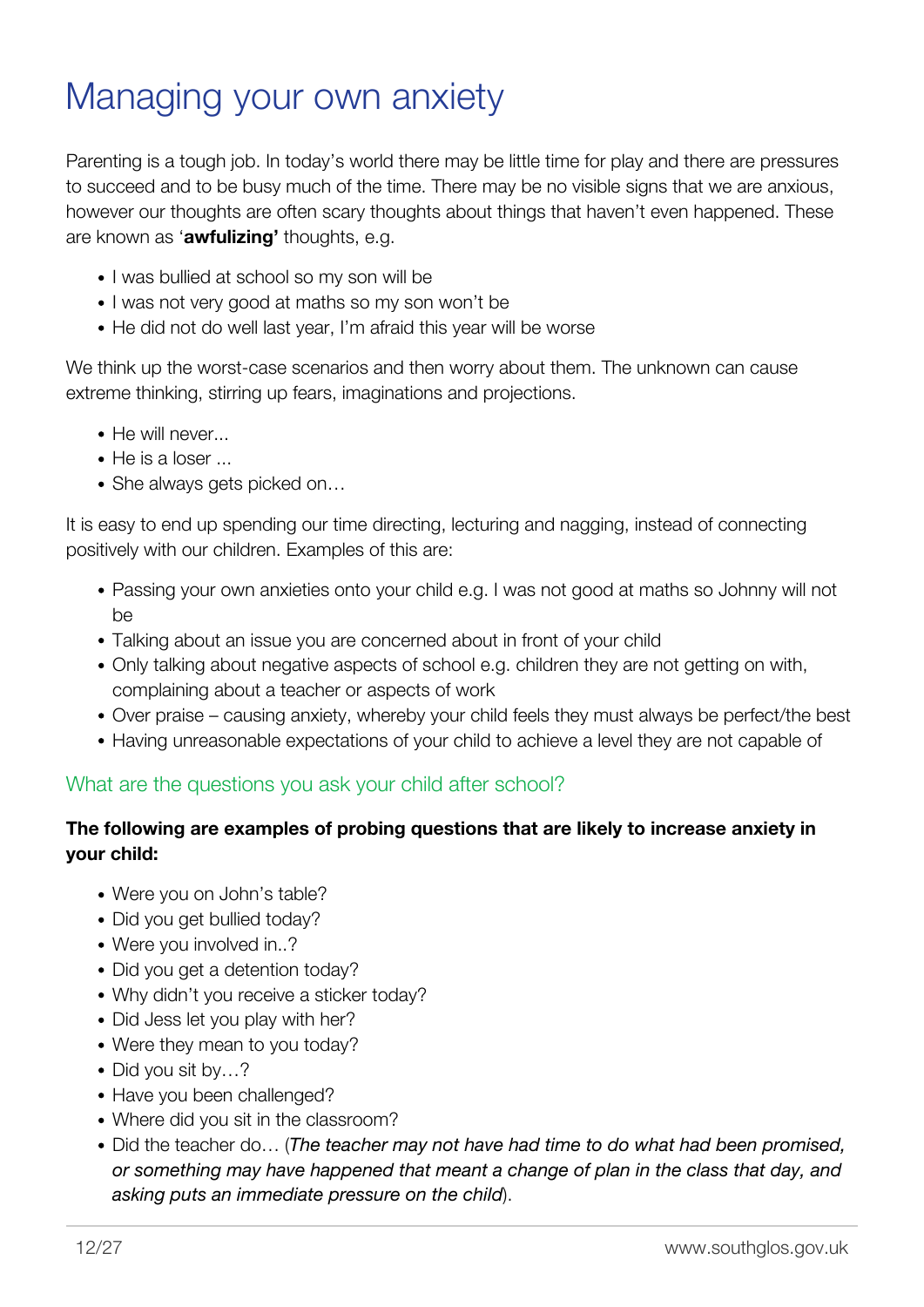#### **Possible parenting styles that make sense but may increase / maintain anxiety:**

- Constantly reassuring your child
- Comparing siblings unfavourably and/or encouraging competitive behaviour
- Identifying your child as a 'worrier'
- Shielding your child from what makes them anxious
- Allowing 'naughty' or challenging behaviour because it is part of the anxiety
- Becoming anxious about anxiety
- Pushing too hard such as asking too many questions, particularly about how they are achieving at school, and expecting top results in tests and exams
- Expressing your worries about your child's potential
- Not allowing enough unstructured time i.e. too many after school clubs and too much homework

#### Becoming a calmer parent/carer

- 1. **Accept your child's worry**, and how uncomfortable your child is feeling
- 2. **Notice aloud worry's presence**, and name how you think your child is feeling. This will help your child develop self-awareness.
- 3. **Know what you can and can't control.**
- Control battles may, for example, include friends, school, or what food they eat
- Put your efforts into what you have control over and let go of what you don't
- Accepting that you cannot possibly control every outcome will help you feel calmer

#### 4. **Know the difference between fear and fact.**

Are you parenting from fear? Is there evidence of what you are so worried about? e.g. Your child might appear to be unhappy – write down the evidence that backs this up. If you find evidence to back your belief up, then determine useful steps to attend to the problem. If you find no evidence from your awfulizing thoughts, then recognize this is about you. Try to understand what is being triggered in you.

#### 5. **Ask yourself – what are you really anxious about?**

You might be seeing problems in your child that barely exist but become exaggerated in your mind.

#### 6. **Focus on yourself.**

Take more care of yourself, your goals, hobbies, and aspirations. As your children see you taking responsibility for managing your own life they will learn to manage their own responsibilities and feel free to develop.

#### 7. **Stay in the present.**

How many times do you have a 'what if' scenario about your child. Ask yourself: What are the facts suggesting my child will not do well? Is my concern based on facts or fears? What would be helpful to do now to help her do her best in the test? Is my plan realistically taking into account of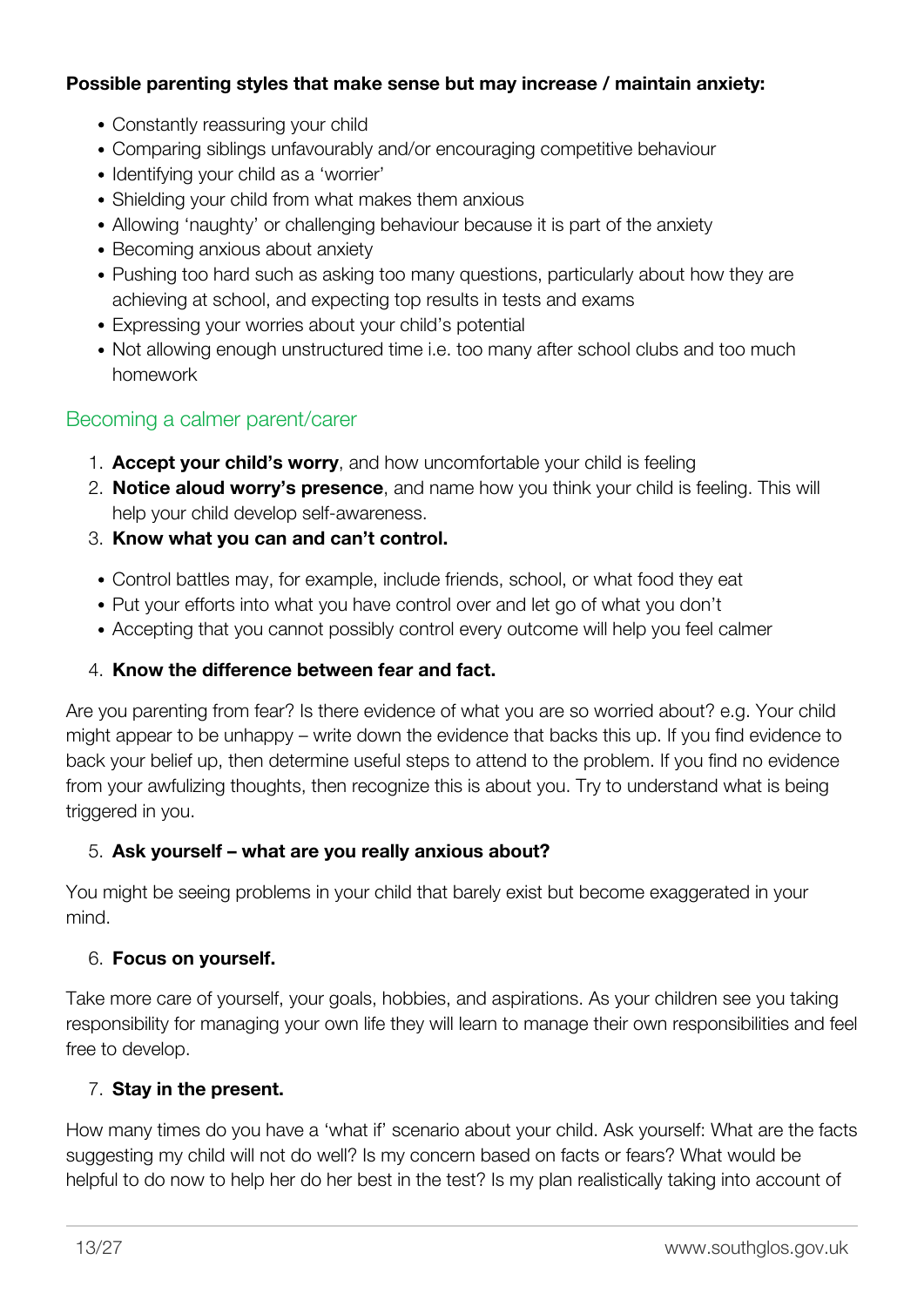what I can control and what I can't?

8. **Consider the questions you ask your child** when they are going into and coming out of school. Below are some examples of positive questions:

What are you looking forward to today? Tell me about the best part of your day Did any of your classmates do anything funny; what was it? What did you enjoy reading today in class? Model sharing about your day. "I had a great day today. I spoke to… I went to the … and met …'' Model communication for them positively.

#### 9. **Ask for help if you need it**

Most of us feel overwhelmed or that we can't cope with things at least once in our lives, and most people feel like that a lot more frequently. It is at times like this that you need to be able to talk to someone and not be afraid to ask for help. Many of us don't like to ask for help. We don't like to burden other people, we are worried about what they will think about what we tell them, we don't want them to tell other people, or we are scared they will laugh at us. Yet most of us would want to help our friends and family if we thought they were having a hard time, so why would they feel any differently towards us? There is the old saying 'A problem shared is a problem halved' and sometimes you can feel better just by talking to somebody about a problem. It may be that you are just having a bad day or it could be an ongoing mental health problem that you need support with, but the important thing is to not try to cope with everything on your own.

#### Who can you ask for help

- Family member
- Close family friends
- A mate
- A neighbour
- A colleague at college or work
- Consider asking your work manager to temporarily change your work hours.
- A professional such as a teacher, social worker, doctor or nurse
- A support group in the community
- A helpline
- See section 5 for more information about local resources.

#### Top tips about asking for help

**Think about who would be the best person to talk to.** Only you can decide who you feel most comfortable talking to. It may well be someone in your family or a friend, but if you don't feel comfortable talking to friends or family, there are online discussion forums, helplines, support groups and professionals that you can talk to instead.

- 1. **Choose a good time and place** for this discussion to take place so that you are not interrupted and don't feel uncomfortable in the surroundings.
- 2. **Think about the outcome that you want** from this discussion. Do you simply want to tell someone how you are feeing? Or would you like more practical or emotional support? Be clear what you want to achieve from the discussion.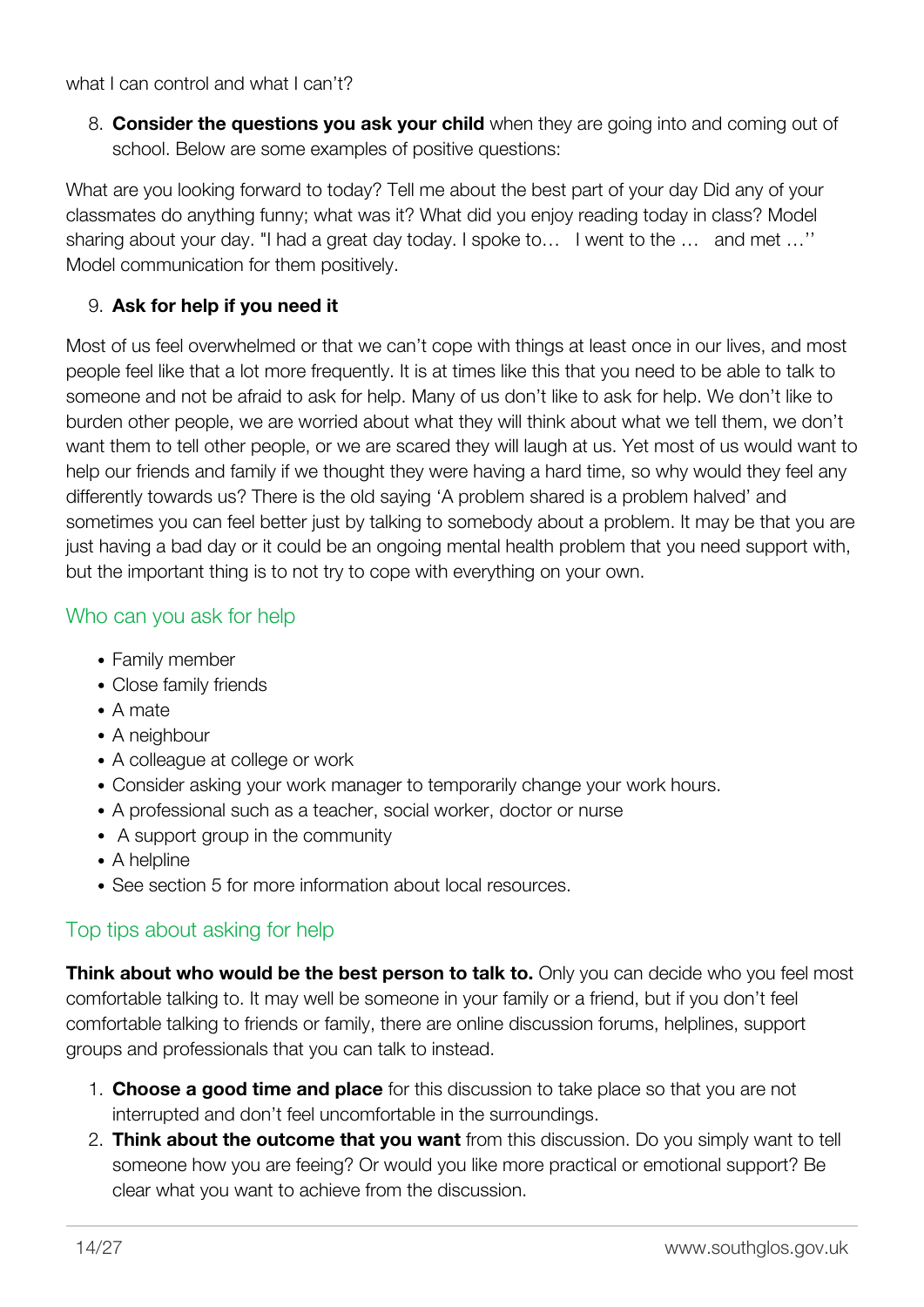- 3. **Write things down before you talk** to whoever you choose to talk to in case you forget exactly what you want to say and so it can act as pointers during the chat.
- 4. **Explain exactly how you are feeling** and the type of support you feel would help you.
- 5. **Remember**, however difficult it is to talk about your feelings, you will probably feel better just for talking about your problems and it is important that you are not on your own and struggling on your own when you are feeling low. People who care about you will want to help you.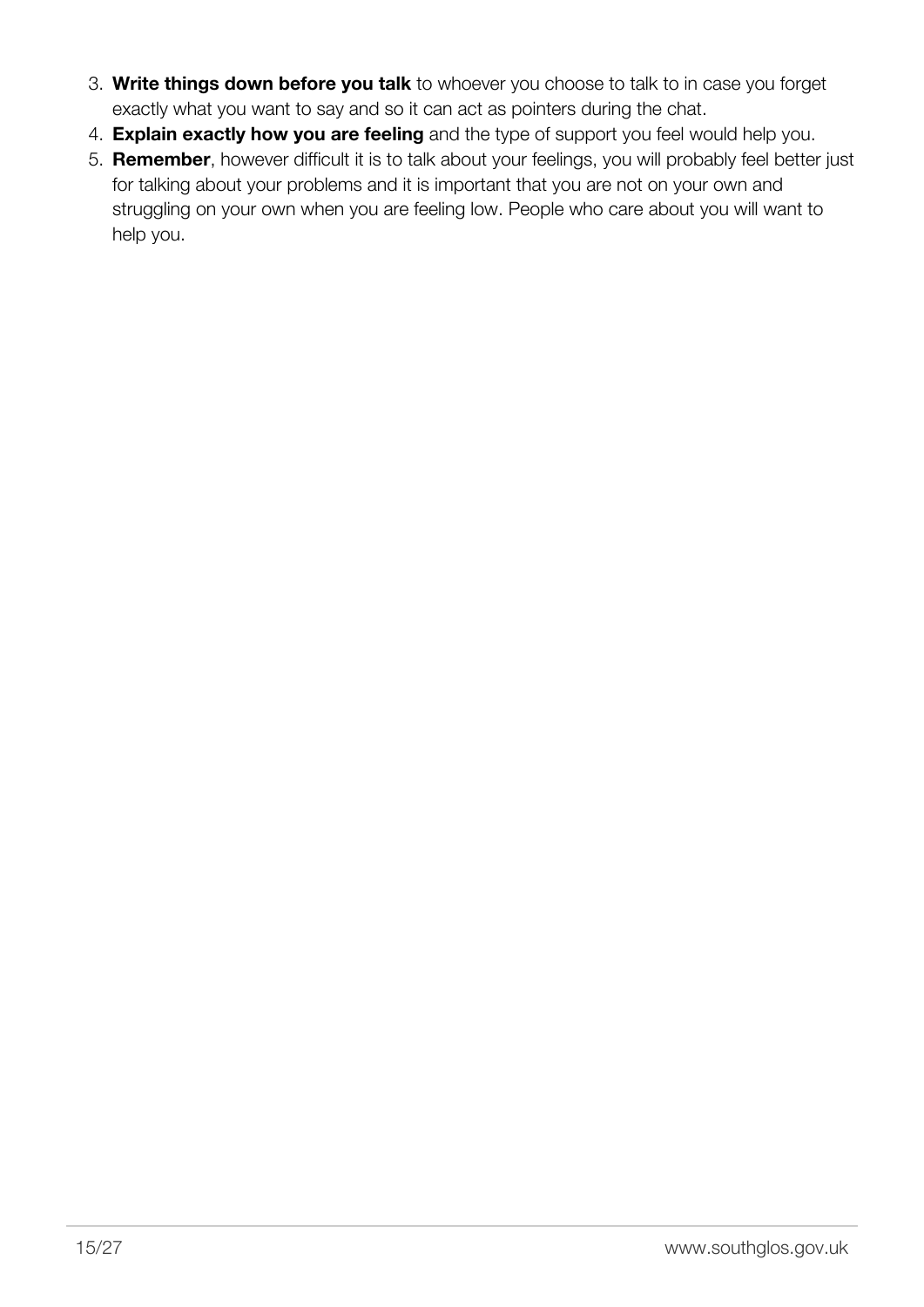# <span id="page-17-0"></span>4. When worry and anxiety affects school attendance

More extreme behaviours which affect school attendance can be associated with anxiety. Many names can be used to describe this behaviour, e.g. school refusal, school phobia, and emotionally based school refusal. They can all be misleading since the problem is not always a straightforward phobia of school. The term 'refusal' can also give the impression that the responsibility for the nonattendance is within the young person's control, taking the focus away from their environments which should not be ignored when planning suitable interventions to support a young person back to school. Research has shown that it is the result of a combination of factors; searching for one main factor will not sufficiently explain the problem (Thambirajah et al, 2008). "School refusal occurs when stress exceeds support, when risks are greater than resilience and when 'pull' factors that promote school non-attendance overcome the 'push' factors that encourage attendance" (Thambirajah et al, 2008:33). There is only a small proportion of students whose experience of anxiety affects their attendance at school (approximately 2% of all school age young people (Thambirajah et al, 2008)). Locally, the South Gloucestershire Online Pupil Survey (OPS) questionnaire (2014) indicated that 5% of students had missed 15 or more days of school (304 students) in the first 3 months of the school year. Approximately 7% of the 304 self-reported that they missed school because of bullying, and 8% because they did not want to go to school. Whilst we cannot attribute these missed school days specifically to anxiety, we need to be aware of the reasons why young people are staying at home and consider if there is a link to anxiety about attending school. Despite the comparatively small numbers, it is vital that young people who are developing anxiety around school attendance are recognised at an early stage. This is particularly because there may be a number of young people who are anxious about attending school or leaving home, but who are managing to maintain some level of school attendance. School plays a key role in the recognition and management of this anxiety in collaboration with other agencies. Once a young person is refusing to attend school, secondary difficulties may arise such as social isolation, loss of routine, preferred other activities, falling behind with school work and heightened anxiety as the non-school attendance becomes entrenched. Young people at secondary school have a poorer prognosis than those at primary school (Thambirajah et al, 2008). A poorer prognosis has also been found for students with prolonged school absence, severe symptoms of anxiety, or those whose commencement of symptoms was around the onset of adolescence. **School is central in prevention, early identification, and continuing management of anxiety provoked school refusal. Early intervention is vital as the shorter the period of school attendance being affected, the more likely the young person is to return to school.**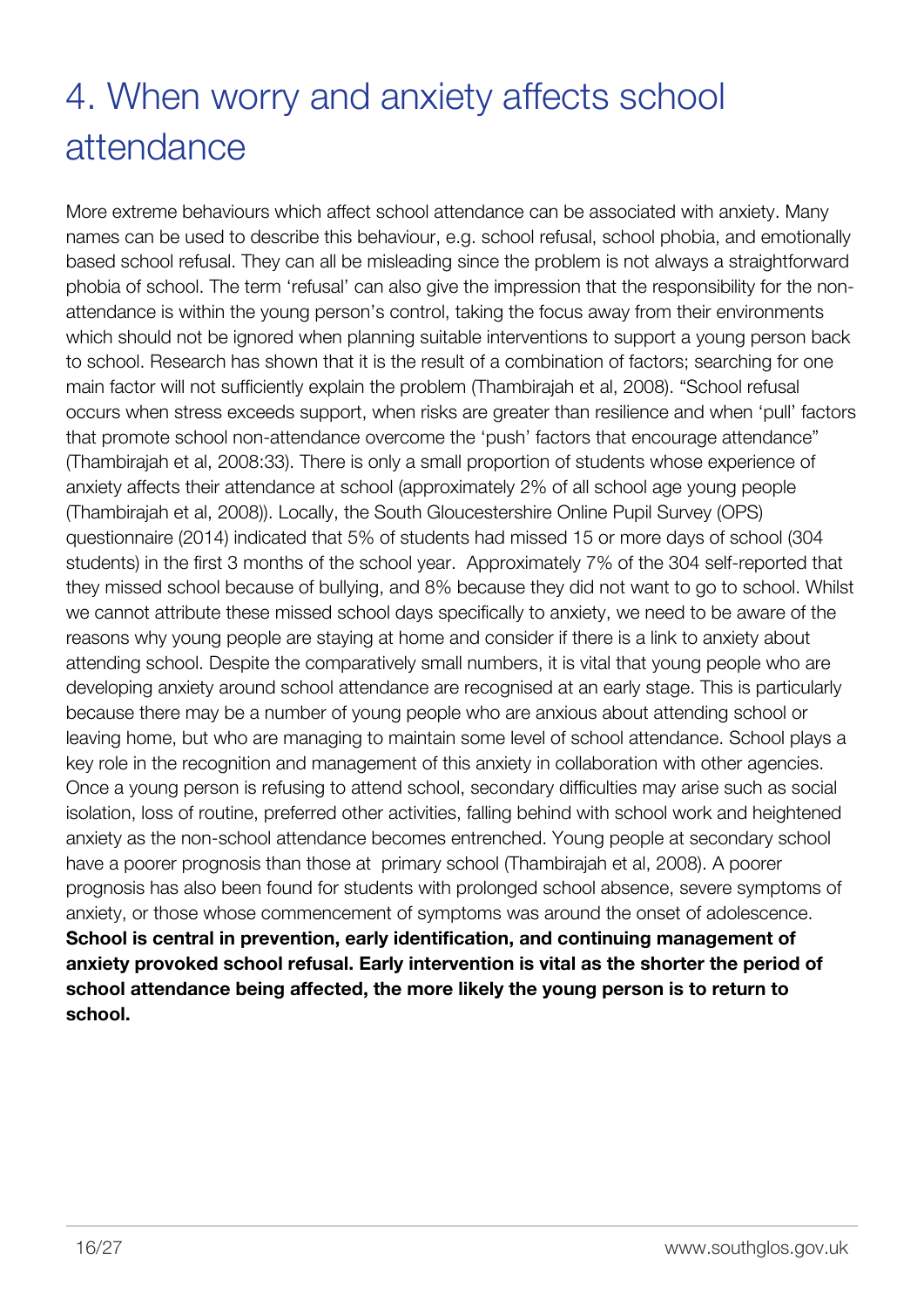# <span id="page-18-0"></span>Possible TRIGGERS for anxiety affecting school attendance

There are various factors which may contribute towards, or trigger, a young person's vulnerability. These may include:

- School transfer (especially year 6/7)
- Anxiety about the journey to school and travel sickness
- Educational demands and pressures, e.g. unidentified learning needs, a young person's wish to do better, fear of failure in class or tests, fear of examinations, fear or dislike of a specific teacher or subject
- The unpredictability of teacher requests or young people's behaviour, e.g. noise levels in class, differing teachers' methods of controlling classroom behaviour, crowding in corridors or queues, break and lunch times, changes in routine (e.g. supply teachers.)
- Bullying or fear of being bullied, by young people and/or adults
- Social factors, e.g. lack of identifiable peer or friendship group, complicated teenage relationships, changes in student groups
- Traumatic events or illness within the family, e.g. bereavement, domestic violence, family history of anxiety affecting school attendance, adult mental health problems
	- A young person being worried about a parent/carer
	- A young person dealing with caring duties at home
- A young person's own long-term illness resulting in prolonged absence from school

Some young people may be more sensitive to the above triggers than others. Depending on the presence and number of these factors, a young person may manage the anxiety and perceived threat of school, or fail to cope, such that it causes school refusal. In some cases, the young person may not excessively fear school but simply find life at home preferable, with extra attention and reinforcement in this context, or feel they are supporting their parent/carers more by being at home. It is possible that a young person may be experiencing a number of these triggers, hence the complexity of anxiety provoked school refusal makes it difficult to understand for young people, parent/carers and professionals involved.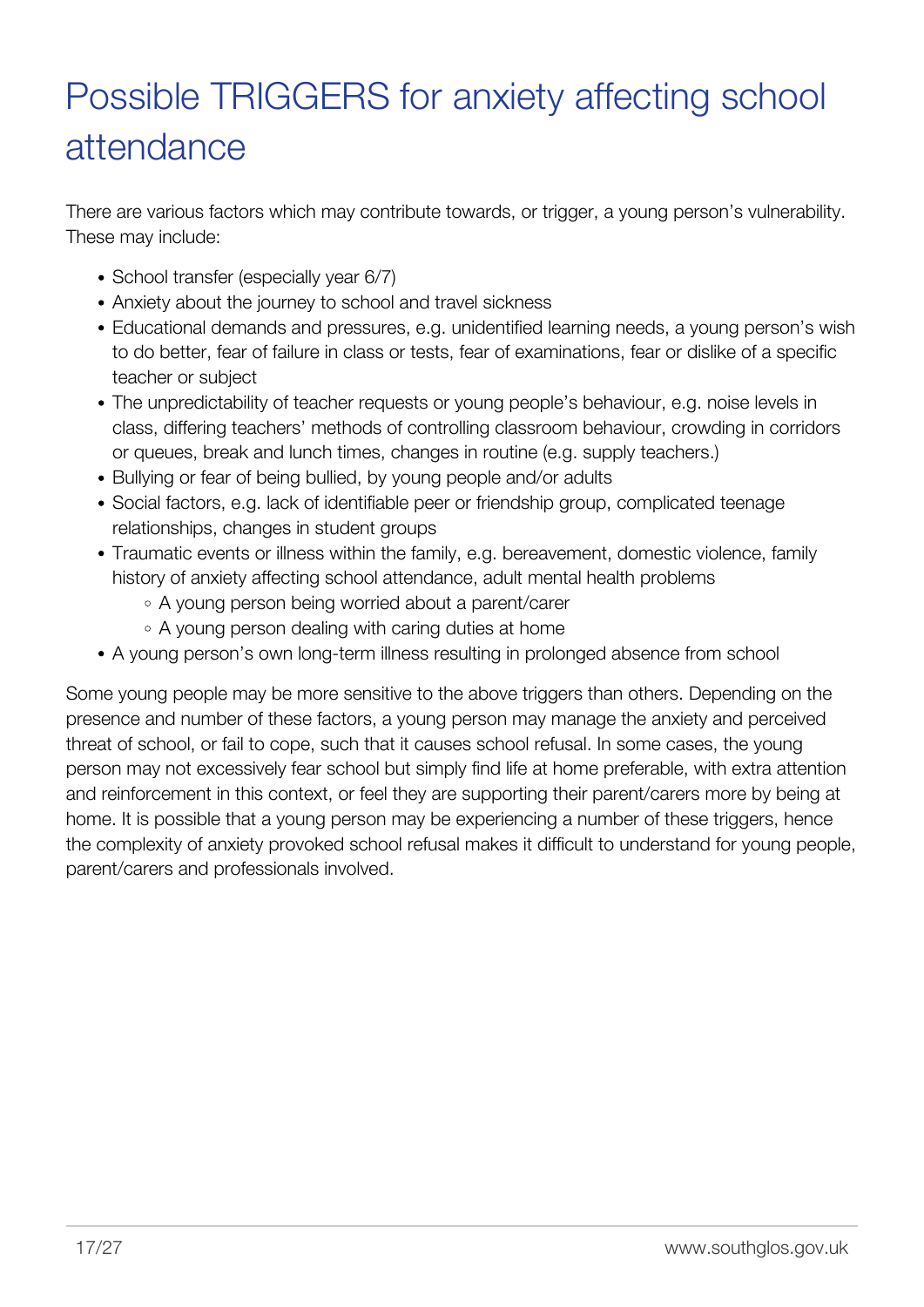# <span id="page-19-0"></span>IDENTIFICATION

It is very **important to be proactive** in addressing anxiety provoked school refusal, before it becomes entrenched. Schools and parents need to be vigilant in monitoring attendance of young people where a pattern of non-attendance for minor ailments can become the norm. It is important that schools and parents work in partnership from the beginning when problems are first identified. A quick response is particularly appropriate where complex and acute problems are evident. Schools should take the initiative in making early contact with parent/carers to discuss the young person's non-attendance. **Anxiety induced school refusal can be identified by a number of factors**, including:

- Severe difficulty attending school, with periods of prolonged absence
- Staying away from school with the knowledge of the parent/carer
- Patterns in absences, for example particular days and subjects
- A history of anxiety (including anxiety affecting school attendance) within the family
- Reluctance to attend school trips
- Frequent absences for minor illnesses (a pattern which may not be noticed by schools)
- Anxiety on separation and inappropriate dependence on family members
- Evidence of under-achievement of learning potential
- Poor personal hygiene
- Social isolation and avoidance of class mates or the peer group in general
- Regular absence without indication of anti-social behaviours
- Challenging behaviours, particularly related to specific situations within school
- The young person expressing a desire to attend classes, but being unable to do so
- Severe emotional upset with excessive fearfulness, outbursts of temper and complaints of feeling ill on school days
- Episodes of self-harm behaviours
- Depression and a sense of isolation, low self-esteem and lack of confidence
- Confusion or extreme absent-mindedness demonstrated in school work by a lack of concentration and lowering of attainments
- Physical changes sweating, sickness, aching limbs, hyperventilation, panic attacks, abdominal pain, headaches, rapid weight loss or gain
- Disruption of day to day activities, affecting the family and often putting a great deal of pressure on parent/carers and siblings
- The fear is persistent and maintained in spite of reasoning.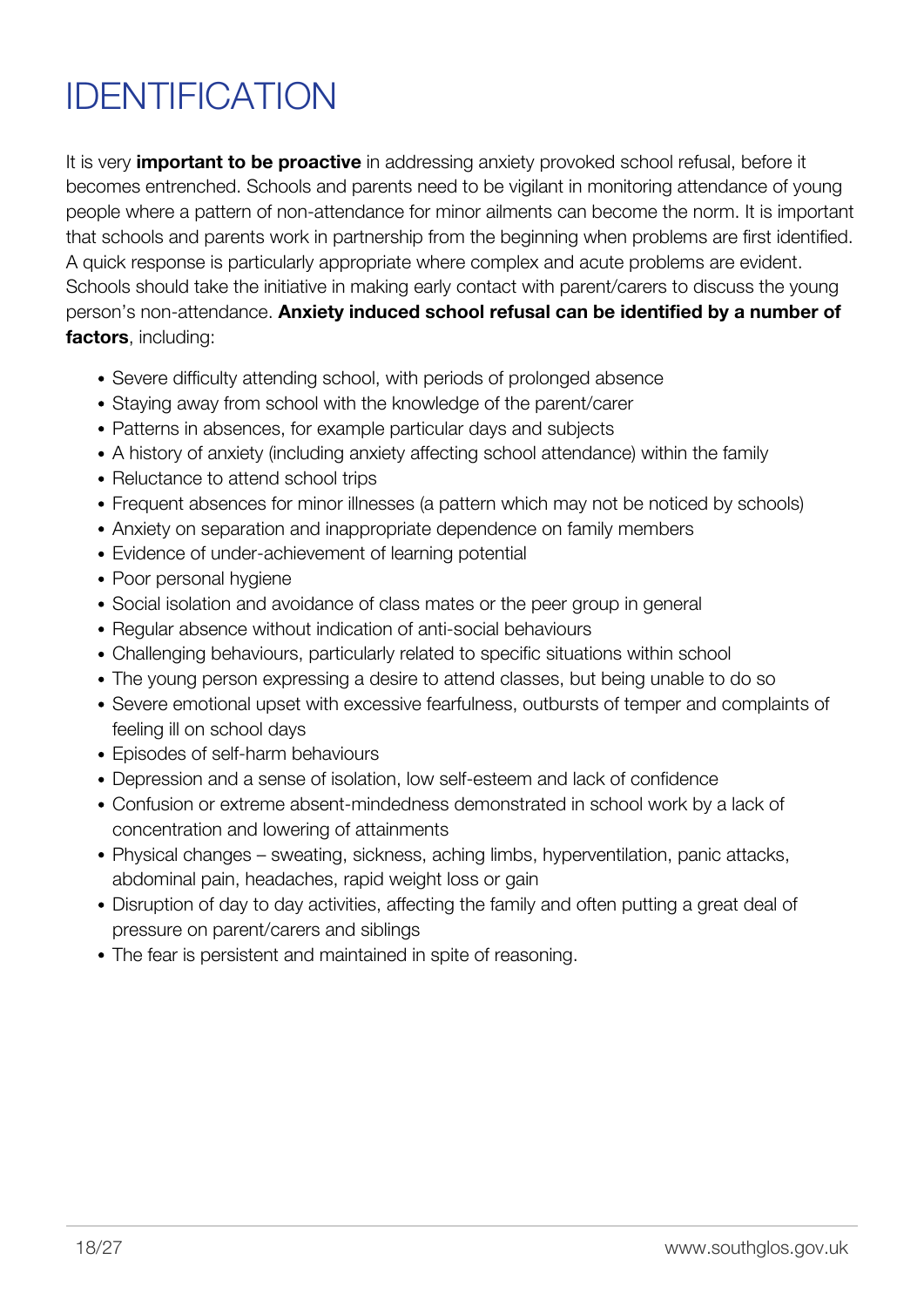# <span id="page-20-0"></span>KEY FACTORS FOR SUCCESS – Working together

It is vital that parent/carers and school staff work in partnership to ensure they have the whole picture of the young person's difficulties. Some young people who are anxious about school function very well socially in other aspects of their lives, e.g. mixing with certain friends, or going to specific sport and youth clubs of their choice. This can lead people to believe that perhaps the young person is not really anxious at school and maybe it is a case of the parent/carers not insisting that their son/daughter attends. Equally, a parent/carer who has coped with mornings where their child vomits in fear of school, or has tempers severe enough to cause damage to the house, might feel the school is not taking their concerns seriously enough. Open and continuous communication is key. School is central in prevention, early identification, and continuing management of anxiety provoked school refusal. Try to work with parents, and try to avoid using formal responses such as school attendance letters at the beginning of the work. The best starting point may be mutual action plans and practical ideas that try to problem solve, together with parents and young people, how things can be achieved. **Where concerns about a child/young person are continuing**, other strategies used by schools should include:

- Putting in place an Early Help action plan listing the strategies currently being used
- [Initiating a Single Assessment Framework early help \(SAFeh\)](http://sites.southglos.gov.uk/safeguarding/children/i-am-a-professional/single-assessment-for-early-help-safeh-toolkit/)
- Holding TAC/F (Team Around the Child/Family) meetings and subsequent reviews
- Requests for specific help to other services made through Access and Response Team (ART) formerly First Point) Tel. 01454 866000
- [Using the behaviour handbook for schools in South Gloucestershire](http://sites.southglos.gov.uk/safeguarding/wp-content/uploads/sites/221/2015/05/behaviour-handbook-18-may1.doc)
- [Using the handbooks for schools on Special Educational Needs and Disabilities in South](http://sites.southglos.gov.uk/safeguarding/wp-content/uploads/sites/221/2015/05/SEN-Handbook-Nov-15.docx) **[Gloucestershire](http://sites.southglos.gov.uk/safeguarding/wp-content/uploads/sites/221/2015/05/SEN-Handbook-Nov-15.docx)**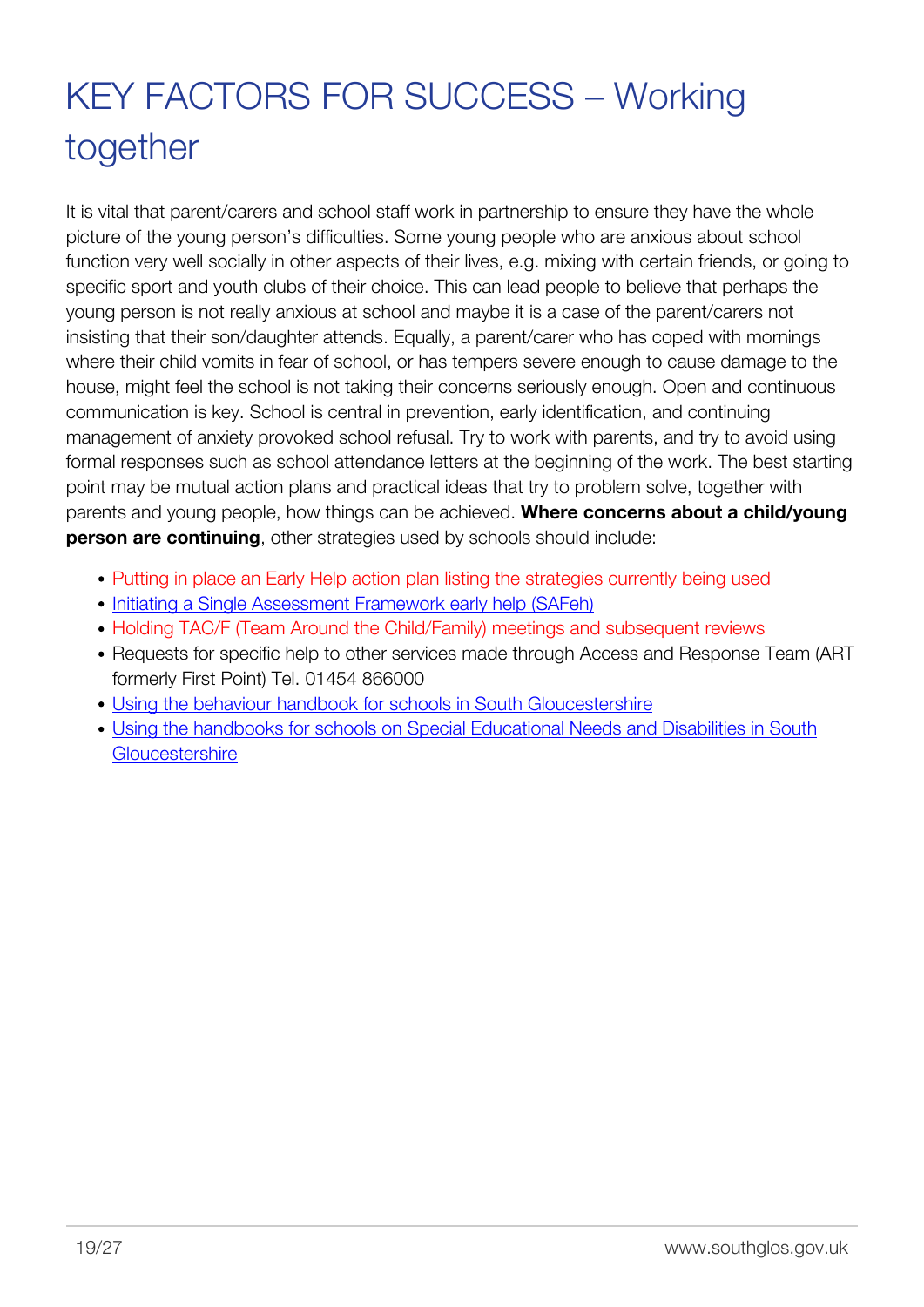### <span id="page-21-0"></span>How you can help

If after you and your child have tried the above general techniques and there are still anxieties that are affecting school attendance and achievement, there is more that can be tried. The long term goal is for your child to understand and manage their anxiety effectively, to be in school full time and achieving to their potential. This and other goals will probably be achieved by a series of small steps. At times it may feel like two steps forward and one step back. Take heart that you are moving in the right direction. Establish a routine for your child on school days: **Ensure that your child**:

- gets to bed at a reasonable time
- has the necessary clothes and equipment ready for school the next day
- gets up in good time
- washes, dresses for school and eats breakfast
- is ready by the time they ought to leave home for school

Encourage your child to take responsibility for this routine, for example by giving your child an alarm clock. If your child claims to be ill but you believe they are well enough to attend school:

- Be reassuring. Show that you understand how they might be feeling but remain firm about them needing to attend school every day
- If your child mentions a particular problem agree to look into it as soon as possible but continue to insist they go to school
- Remind them (don't nag!) that they are expected to go to school even though they may be late
- If necessary, escort your child to school. Make your parting uneventful, i.e. say goodbye and go. **DO NOT HANG AROUND**
- When your child goes to school always make a comment about how well they have done. Take every opportunity to praise their success no matter how small or obvious. Be careful to do this in a sincere and low-key way rather than a way that leads to a rise in your child's excitement level, which he or she may misinterpret as increased anxiety

#### **If your child point blank refuses to attend,** follow these guidelines:

- Expect your child to spend their time at home either on school related work or reading. If possible liaise with the school to ensure this work is marked
- Do not let them go out to visit friends or relatives
- Do not take them shopping
- Do not allow them to spend their time watching television, especially daytime soaps which can be addictive
- Do not allow them to play on their computer
- These conditions should last for the duration of the school day
- Review the situation the next day. If your child refuses school again, then the conditions apply again for the rest of the school day

#### **If your child claims to feel ill and you decide they really are not well enough to go to**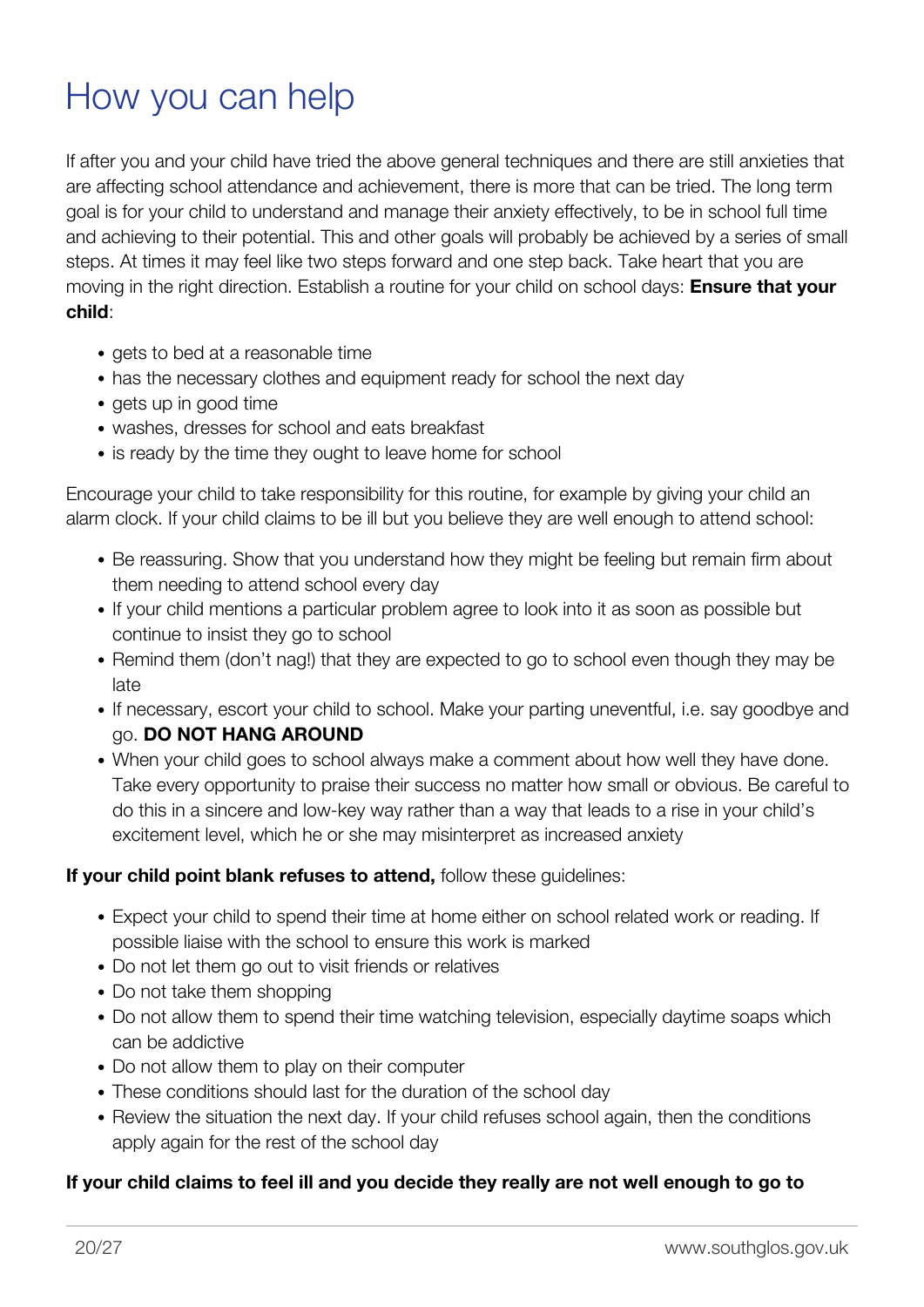#### **school:**

- Contact the school and try to speak to either the class teacher, form tutor, Head of Year or Special Educational Needs Coordinator
- Make a doctor's appointment (make sure your GP knows about your child's attendance difficulties). If the absence persists for longer than two weeks contact your GP again
- Follow the procedure already described for when a child stays at home (see previous section)
- It is crucial that your child does not develop a cosy, comfortable alternative lifestyle which will prevent them from wanting to attend school regularly

#### **Remember…**

- Any absence from school often makes the return difficult. If your child can possibly attend school, for example they have a cold or headache, encourage them to do so
- It may be extremely difficult but, whenever possible remain calm
- Try not to criticise (easier said than done when under pressure!)
- Try to praise and encourage your child
- Try to make positive helpful comments
- If it feels like it is all getting too much, don't suffer in silence

#### Speak to someone

You may wish to contact the school's Special Educational Needs Co-ordinator or other school staff member, a friend or someone on a help line (see list of support services at the end of this booklet). If you are working parents you may also need to consider sorting something out with work so that you are not always letting work down. This may include reducing your working day, altering the times of your day or altering your work schedule. **Getting professional help:** If you feel your child's anxiety is not getting any better or is getting worse, and efforts to sort it within the family have not worked, it is a good idea to ask for some professional help. Please see the section 4vii below on the roles and responsibilities of other professionals.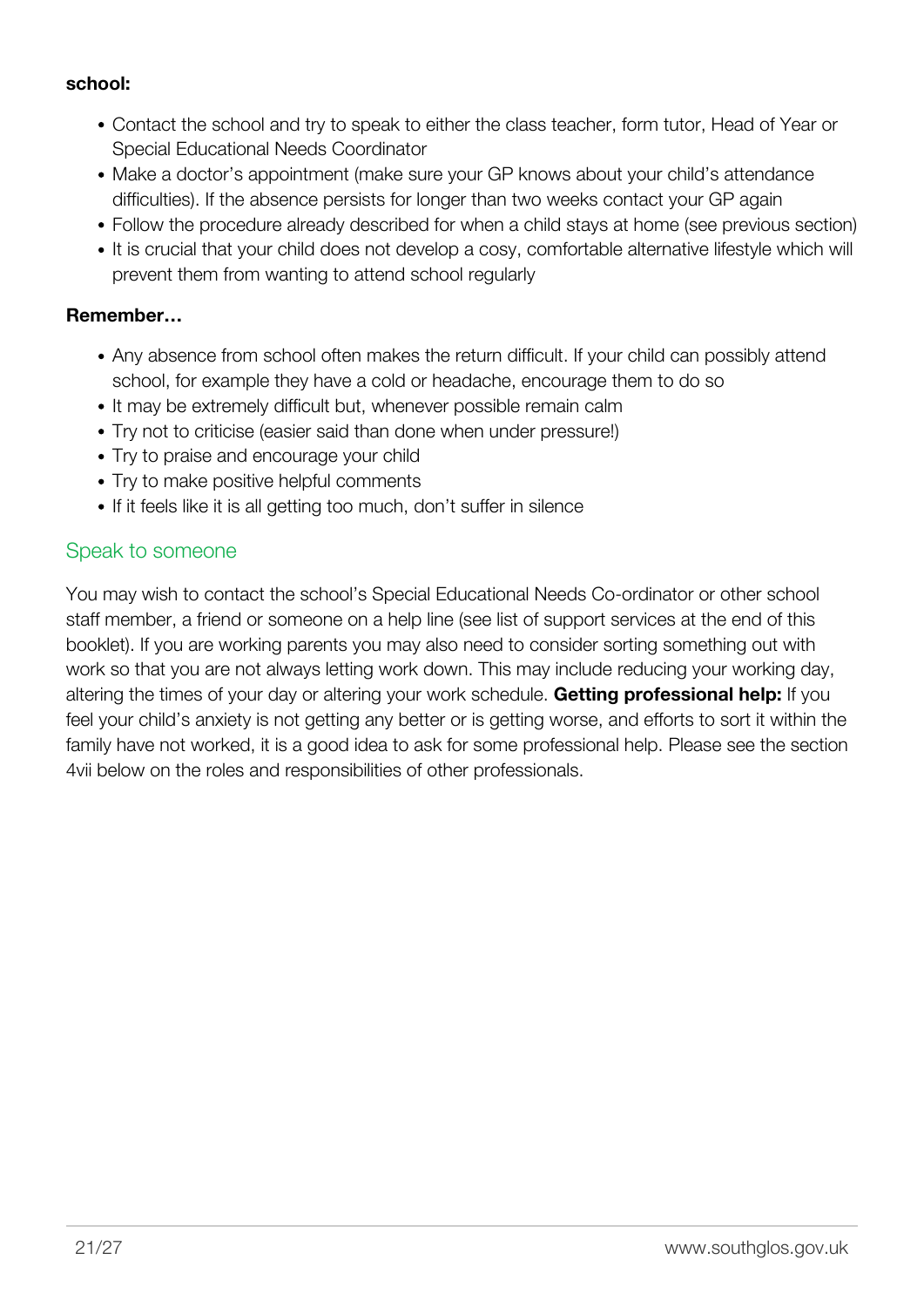### <span id="page-23-0"></span>5. LOCAL resources

- [Resources for staff](http://www.southglos.gov.uk/classroom-resources/)
- [Resources for parents](http://www.southglos.gov.uk/absence-from-school-information-for-parents-and-carers/)
- [Resources for young people](http://www.southglos.gov.uk/absence-from-school-information-for-young-people/)
- [Physical effects of fear and anxiety](http://www.southglos.gov.uk/handout-on-physical-effects-of-fear-and-anxiety/)
- [South Gloucestershire Council website](http://www.southglos.gov.uk/)
- [Local Offer | South Gloucestershire Council](http://www.southglos.gov.uk/health-and-social-care/care-and-support-children-families/local-offer/)  Services and provision we expect to be available for young people from 0 to 25 who have special educational needs and/or a disability

**Access and Response Team ART** (formerly First Point for South Gloucestershire Services for young person and young People) Tel: 01454 864680 **South Gloucestershire Parents and Carers** for parents and carers needing emotional support. SGPC exists because they want to improve services, outcomes and support for children and families living in South Gloucestershire. Get in contact by emailing [parents@sglospc.org.uk](mailto:parents@sglospc.org.uk), calling them on 01454 501009 (answerphone) or looking at their website [www.sglospc.org.uk](http://www.sglospc.org.uk/) **[Where to get help \(locally\)](http://sites.southglos.gov.uk/safeguarding/wp-content/uploads/sites/221/2015/08/Where-to-get-help_v2.pdf)** North Bristol NHS booklet **Time 4 Reading** This year South Gloucestershire libraries are running a campaign to celebrate and promote reading. The campaign will involve libraries, schools and local businesses to encourage local residents of all ages to make time for reading. They are doing this because good literacy skills are key to success throughout life including relationships, education and employment. Reading helps us to understand the world and helps maintain our mental health and wellbeing <https://www.southglos.gov.uk/leisure-and-culture/libraries/time-4-reading/> **Reading Well Books on Prescription** South Gloucestershire Council are lending support to a national scheme which uses reading to help an estimated six million people in England who suffer from conditions such as depression and anxiety. There are 30 Reading Well Books on Prescription titles available to borrow from all of our libraries including topics such as anxiety, depression, phobias, panic attacks, bulimia and sleep problems. As part of the scheme, GPs and other health professionals working in the area can recommend people come to their library and borrow a book from the collection where

appropriate [https://www.southglos.gov.uk/leisure-and-culture/libraries/recommended-booklist/rea](https://www.southglos.gov.uk/leisure-and-culture/libraries/recommended-booklist/reading-well/) [ding-well/](https://www.southglos.gov.uk/leisure-and-culture/libraries/recommended-booklist/reading-well/)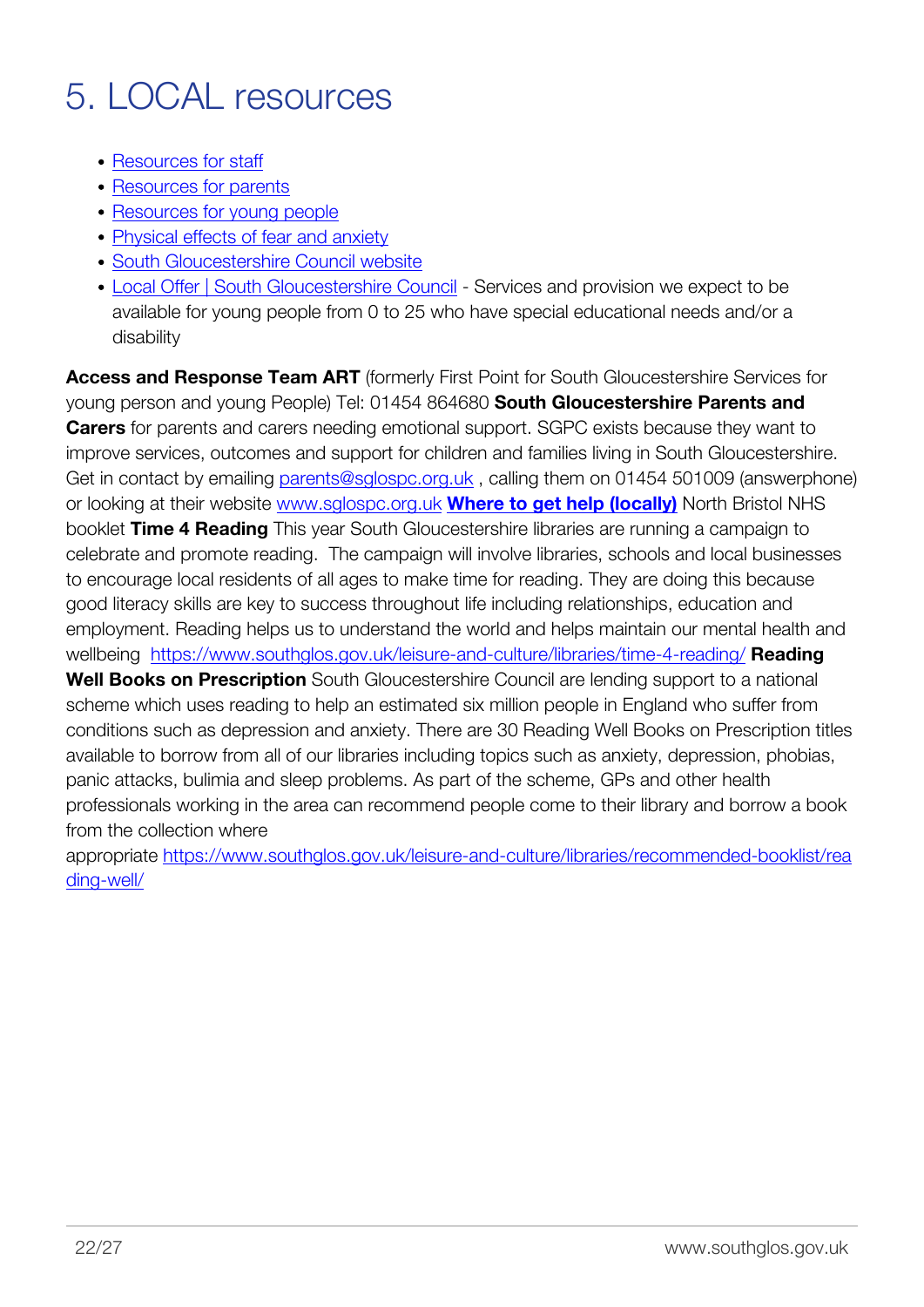# <span id="page-24-0"></span>6. Internet resources for children, young people and their parents/carers

**ACE Education Advice & ACE Education Training** Provides independent advice and information for parents on education issues in England, based on current education law and guidance, as well as practical and tactical advice on how to work with their child's school to resolve any concerns.<http://www.ace-ed.org.uk/advice-about-education-for-parents/attendance/> **Anxiety UK** National organisation working to relieve and support those living with anxiety disorders by providing information, support and understanding via an extensive range of services. <https://www.anxietyuk.org.uk/> **Association for Post-Natal Illness** National organisation offering support, education and information for women affected by Post-Natal illness. <http://apni.org/> **Beat Eating Disorders** National charity supporting anyone affected by eating disorders or difficulties with food, weight and shape. They provide information and support through Helplines which people can call, text or email; online support including information, message boards and online support groups; and Helpfinder, an online directory of support services.<https://www.b-eat.co.uk/> **CALM (Campaign against Living Miserably)** National charity which exists to prevent male suicide in the UK. Run a helpline for males aged 15+. Open 7 days a week (5pm-midnight) [www.thecalmzone.net](http://www.thecalmzone.net/) **Child Line** Free national helpline for children and young people in the UK. Children and young people can call 24 hours a day, seven days a week to talk about any problem. Trained counsellors are always there to help.

<https://www.childline.org.uk/Explore/Anxiety/Pages/Managing-your-anxiety.aspx> **Cruse**

**Bereavement Care** Helpline, information and advice to support you after the death of someone close.<http://www.cruse.org.uk/> **Depression Alliance** National network bringing people together to end the loneliness and isolation of depression.<http://www.depressionalliance.org/> **Education and Resources for Improving Childhood Continence (ERIC)** Provides information, support and resources to children, young people and their families and health professionals on bladder and bowel problems. [www.eric.org.uk/](http://www.eric.org.uk/) **Family Lives (formerly Parent Line Plus)** Information and advice about all aspects of family life that include all stages of a child's development, issues with schools and parenting/relationship support. Provide a 24 hour helpline, advice website, live chat and parenting/relationship support groups.<http://www.familylives.org.uk/> **Foundation for People with Learning Disabilities** Easy Read version of 'The Easy Read Guide to Anxiety'

[http://learningdisabilities.org.uk/content/assets/pdf/publications/easy-read-guide-anxiety.pdf?view](http://learningdisabilities.org.uk/content/assets/pdf/publications/easy-read-guide-anxiety.pdf?view=Standard) [=Standard](http://learningdisabilities.org.uk/content/assets/pdf/publications/easy-read-guide-anxiety.pdf?view=Standard) **Get Connected** Get Connected is the UK's free, confidential helpline service for young people under 25 who need help, but don't know where to turn. <http://www.getconnected.org.uk/> **Get Self Help** Website with information, resources and worksheets.

<http://www.getselfhelp.co.uk/anxiety.htm> **Hands on Scotland** Resource for anybody working with or caring for children and young people. Gives practical information and tools to help you respond helpfully to troubling behaviours and to help children and young people to flourish.

[http://www.handsonscotland.co.uk/topics/troubling\\_behaviours\\_topic\\_frameset\\_list.htm](http://www.handsonscotland.co.uk/topics/troubling_behaviours_topic_frameset_list.htm) **Health**

**Talk Online** Provides free, reliable information about health issues, by sharing people's real-life experiences.<http://www.healthtalk.org/> **HelpGuide.org** Over 200 science-based articles and other resources to help you overcome mental and emotional challenges.

<http://www.helpguide.org/home-pages/anxiety.htm> **Hope Again** Cruse Bereavement Care's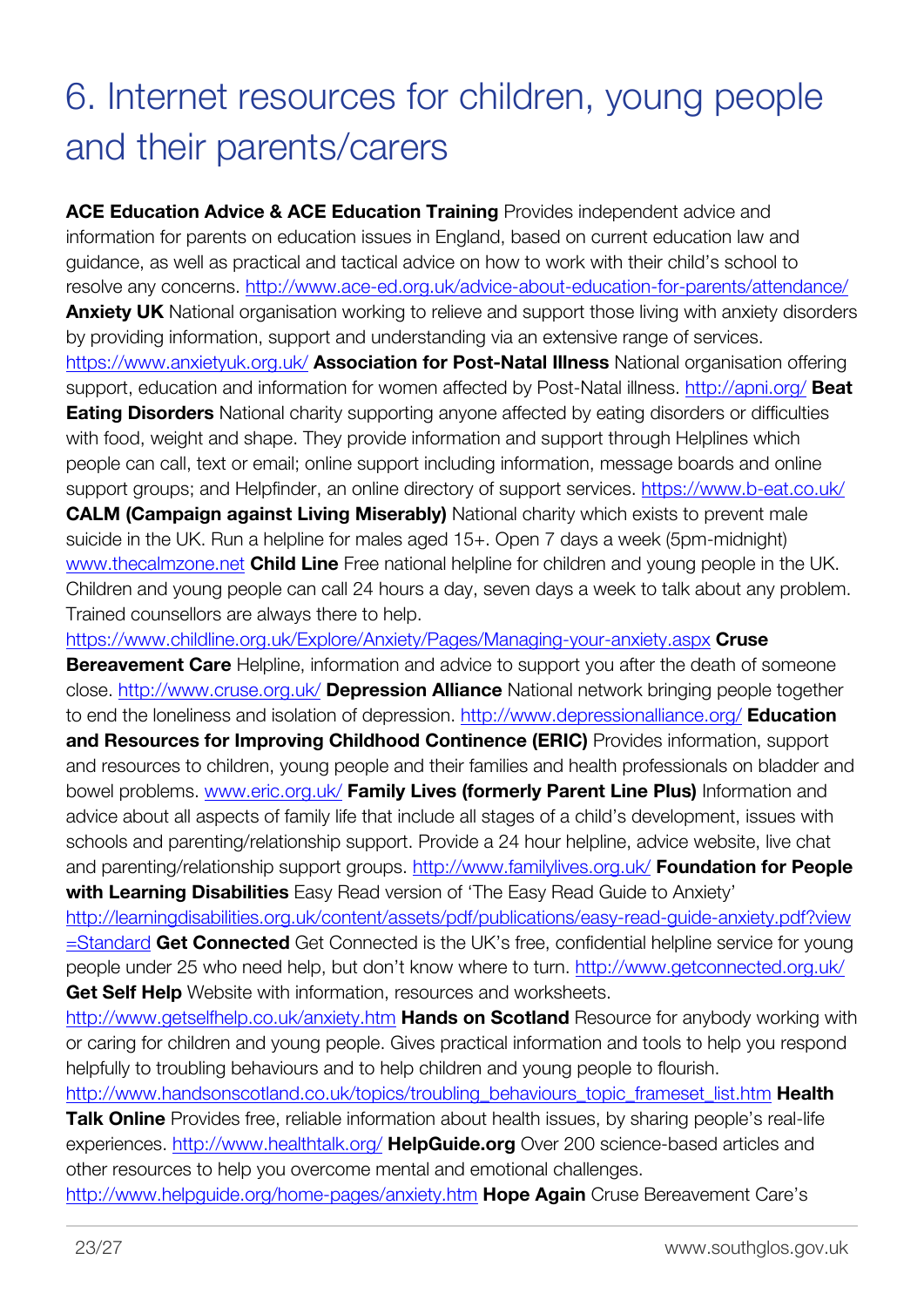website for young people. Cruse is a national charity that provides support, advice and information to children, young people and adults when someone close to them dies.<http://hopeagain.org.uk/>

**IAPT (Improving Access to Psychological Therapies)** Local organisation offering free 1-1 and group work for people over the age of 16. [www.lift.awp.nhs.uk](http://www.lift.awp.nhs.uk/) **Kidscape** We equip young people, parents and professionals with the skills to tackle bullying and safeguarding issues across the UK. <https://www.kidscape.org.uk/> **Kids Health** Provides families with perspective, advice, and comfort about a wide range of physical, emotional, and behavioural issues that affect children and teens. <http://kidshealth.org/> **Local Offer – South Gloucestershire Council** Services and provision available for young people aged 0 to 25 who have Special Educational Needs and/or a Disability <http://www.southglos.gov.uk/local-offer/> **Mood Juice** Internet site offering information and advice to those experiencing troublesome thoughts, feelings and actions.

<http://www.moodjuice.scot.nhs.uk/> **Mental Health Foundation** UK charity helping people to access information about the steps they can take to look after their own mental health. [https://www.mentalhealth.org.uk/a-to-z/a/anxiety A](https://www.mentalhealth.org.uk/a-to-z/a/anxiety)lso produce a useful booklet ['Are you Anxiety](https://www.mentalhealth.org.uk/publications/are-you-anxiety-aware-booklet/) [Aware'](https://www.mentalhealth.org.uk/publications/are-you-anxiety-aware-booklet/) **MIND** Provide advice and support to empower anyone experiencing a mental health problem.

[http://www.mind.org.uk/information-support/types-of-mental-health-problems/anxiety-and-panic-a](http://www.mind.org.uk/information-support/types-of-mental-health-problems/anxiety-and-panic-attacks) [ttacks](http://www.mind.org.uk/information-support/types-of-mental-health-problems/anxiety-and-panic-attacks) **National Family Mediation** Provider of family mediation in England and Wales. Works to help resolve conflict and reach agreement on all issues surrounding separation, divorce or dissolution of civil partnership in couple and family disputes.<http://www.nfm.org.uk/> **National Society for the Prevention of Cruelty to Children (NSPCC)** The NSPCC Child Protection Helpline offers advice and support to anyone concerned about the welfare of a child. The Helpline is open 24 hours a day, seven days a week. Calls are dealt with by NSPCC Helpline counsellors, who are all trained child protection officers. You can telephone, email or write to them for information and advice, or to report concerns about a child at risk of abuse. <https://www.nspcc.org.uk/> **NHS Choices** NHS website where you can find information about a range of mental health conditions and search for local services. Children's Anxiety: [http://www.nhs.uk/conditions/anxiety-children/pages/introduction.aspx Y](http://www.nhs.uk/conditions/anxiety-children/pages/introduction.aspx)outh Mental Health: <http://www.nhs.uk/Livewell/youth-mental-health/Pages/Youth-mental-health-help.aspx> **No Panic** Website of the National Organisation for Panic, Anxiety Neuroses, Information and Care; offering help and advice on a number of anxiety disorders.<http://www.nopanic.org.uk/> **OCD Youth** OCD Youth aims to increase awareness and access to support for anyone under 25 affected by Obsessive Compulsive Disorder. OCD Youth is run by young people with OCD, for young people with OCD.<http://ocdyouth.org/about/> **Papyrus – Prevention of Young Suicide** Run a national helpline, including text and email services providing practical help and advice to vulnerable young people and to those concerned about any young person who may be at risk of suicide <https://www.papyrus-uk.org/> **ParentInfo** Tips for parents and carers to help children and young people suffering with anxiety.

<http://parentinfo.org/article/understanding-and-supporting-anxiety-in-your-child> **Reading Well – Books on Prescription** South Gloucestershire libraries offer a selection of NHS recommended books on common mental health problems, which are available to all library users. <https://www.southglos.gov.uk/leisure-and-culture/libraries/recommended-booklist/reading-well/> **Relate** National organisation offering a range of services in local areas to help you with your couple and family relationships, whether you're young or old, straight or gay, single or in a relationship. <http://www.relate.org.uk/> **Rise Above** Help for 11 – 16 year olds to build emotional resilience by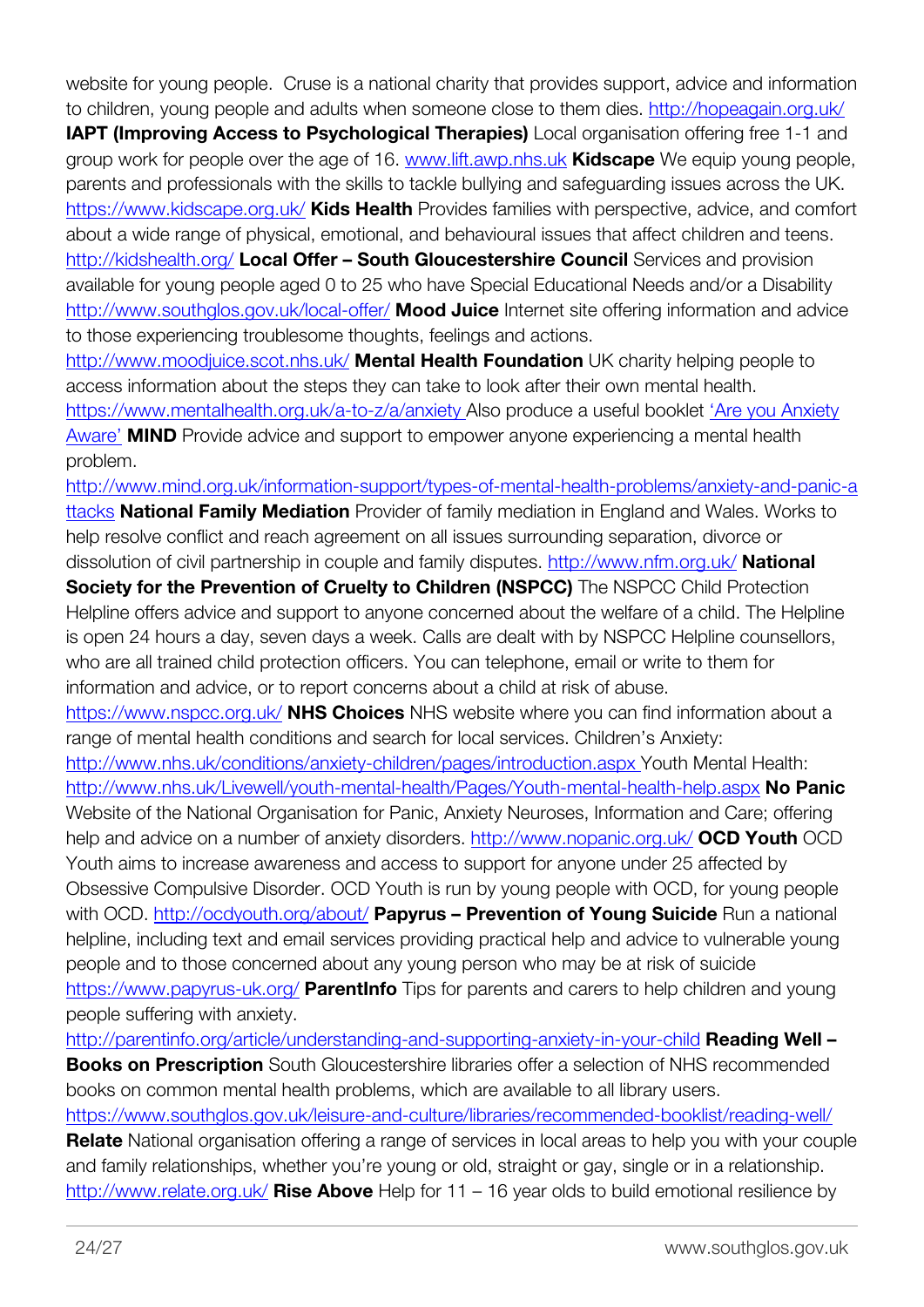equipping them with the knowledge and skills to deal with pressures they may face. Inspiring and useful stories, videos, games and advice. <http://riseabove.org.uk/> **Samaritans** Free national helpline that can be used at any time you like to discuss issues affecting you. You don't have to be suicidal. There is also a Bristol Branch available on 0117 9831000.

[www.samaritans.org/branches/bristol-samaritans](http://www.samaritans.org/branches/bristol-samaritans/) **SAM app** SAM is an application to help you understand and manage anxiety. The app has been developed in collaboration with a research team from UWE, Bristol. <http://sam-app.org.uk/> **Young Sane** Young SANE is a virtual community that focuses on mental health for people aged under 25.

[http://www.sane.org.uk/what\\_we\\_do/young\\_sane/](http://www.sane.org.uk/what_we_do/young_sane/) **Self Harm UK** Project dedicated to supporting young people impacted by self-harm, providing a safe space to talk, ask any questions and be honest about what's going on in your life.<https://www.selfharm.co.uk/> **Student Health** Useful information on a variety of areas for adolescent students. Areas include, healthy eating, sexual health, mental health-anorexia, anxiety and self-harm.<http://www.studenthealth.co.uk/>

**Supportive Parents** Local organisation that may be accessed directly by parents/carers or via professionals with parents/carers consent. They may support parents/carers of young people experiencing anxiety about attending school. <http://www.supportiveparents.org.uk/> **The Rainbow Centre** Bristol centre providing free and professional support to children and their families affected by life threatening illness and bereavement. <http://www.rainbowcentre.org.uk/> **The Site** Online guide to life for 16-25 year-olds in the UK. Provide non-judgmental support and information on everything from sex and exam stress to debt and drugs. <http://www.thesite.org/> **Time for**

**Reading** Reading helps us to understand the world and helps maintain our mental health and wellbeing.<https://www.southglos.gov.uk/leisure-and-culture/libraries/time-4-reading/> **Triumph**

**Over Phobia (TOP) UK** UK charity which aims to help sufferers of phobias, obsessive compulsive disorder and other related anxiety to overcome their fears and become ex-sufferers. Offer a network of self-help therapy groups locally.<http://www.topuk.org/> **Winston's Wish** UK childhood bereavement charity offering practical support and guidance to bereaved children, their families and professionals. <http://www.winstonswish.org.uk/> **Youth Access** Youth Access is the national membership organisation for young people's information, advice, counselling and support services. Their website offers a directory of local youth information, advice and counselling services for young people aged 14 – 25.<http://www.youthaccess.org.uk/> **Young Minds** UK charity committed to improving the emotional wellbeing and mental health of children and young people. Resources include a free confidential helpline for any adult who is concerned about emotional problems, behaviour or mental health of a child or young person up to the age of 25.

[www.youngminds.org.uk](http://www.youngminds.org.uk/) **Youth Space** Birmingham-based organisation specialising in information, advice and support for young people aged 16-25. Website includes a link to their YouTube channel. [http://www.youthspace.me/help\\_and\\_advice/465\\_anxiety](http://www.youthspace.me/help_and_advice/465_anxiety)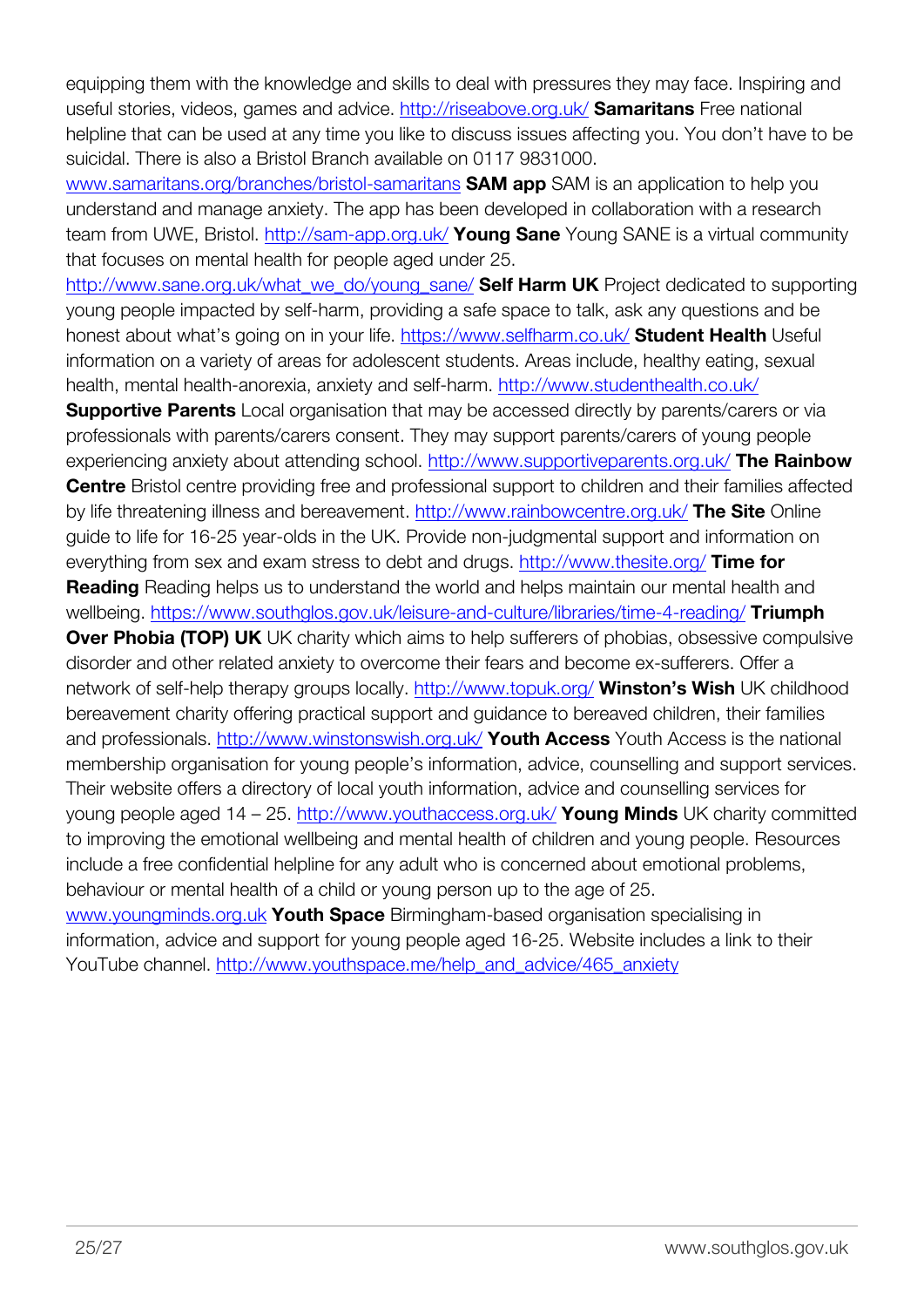# <span id="page-27-0"></span>7. Video resources for children, young people and their parents/carers

'Child Anxiety' video (10 mins) from [www.kidsmentalhealth.ca](http://www.kidsmentalhealth.ca/) 'Your Brain on Stress and Anxiety' video (5 mins) for older young people Talking about anxiety – lots of people giving their experiences; vlogger [NinkComPoop](https://www.youtube.com/channel/UC0CFhRHhxjlQB8uPykDaQQw) (KS3 upwards – 20 minutes)